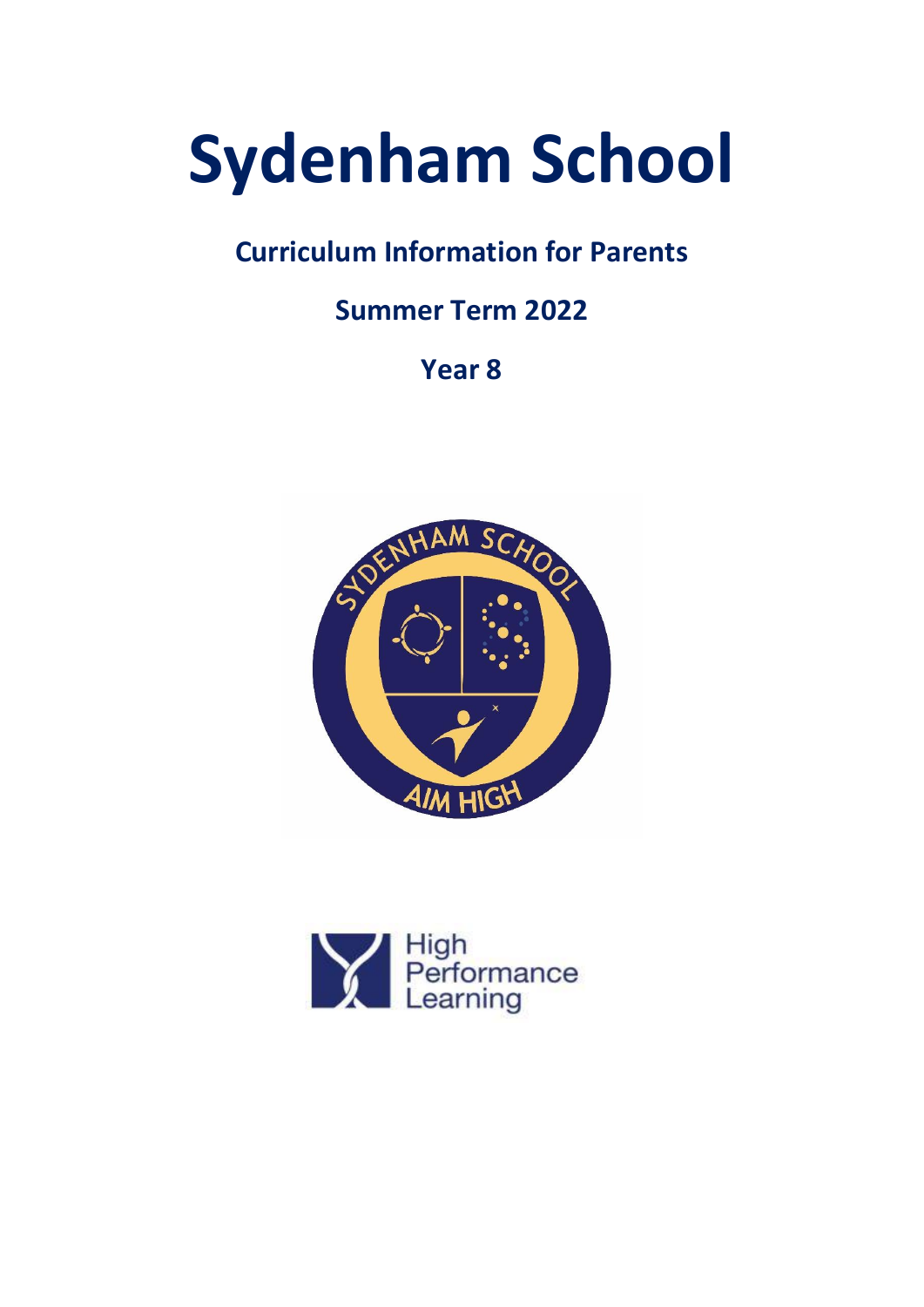# Contents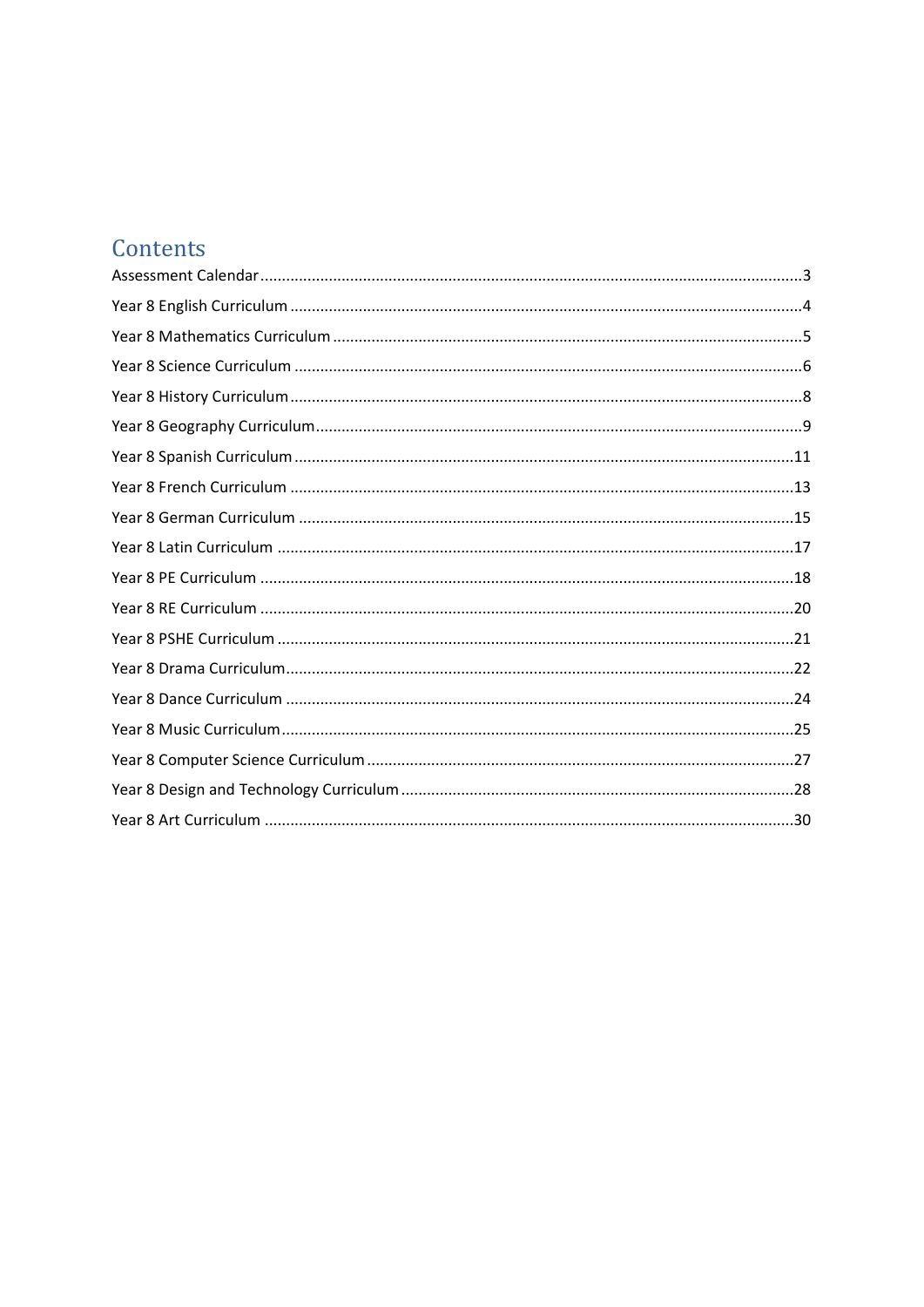## <span id="page-2-0"></span>**Assessment Calendar**

| Year 8 Assessment Fortnight | 18 <sup>th</sup> – 19 <sup>th</sup> November |
|-----------------------------|----------------------------------------------|
| Year 8 Parents' Evening     | 4 <sup>th</sup> February                     |
| Year 8 GCSE Options Evening | 11 <sup>th</sup> February                    |
| Year 8 Assessment Fortnight | $120th$ June – 1 <sup>st</sup> July          |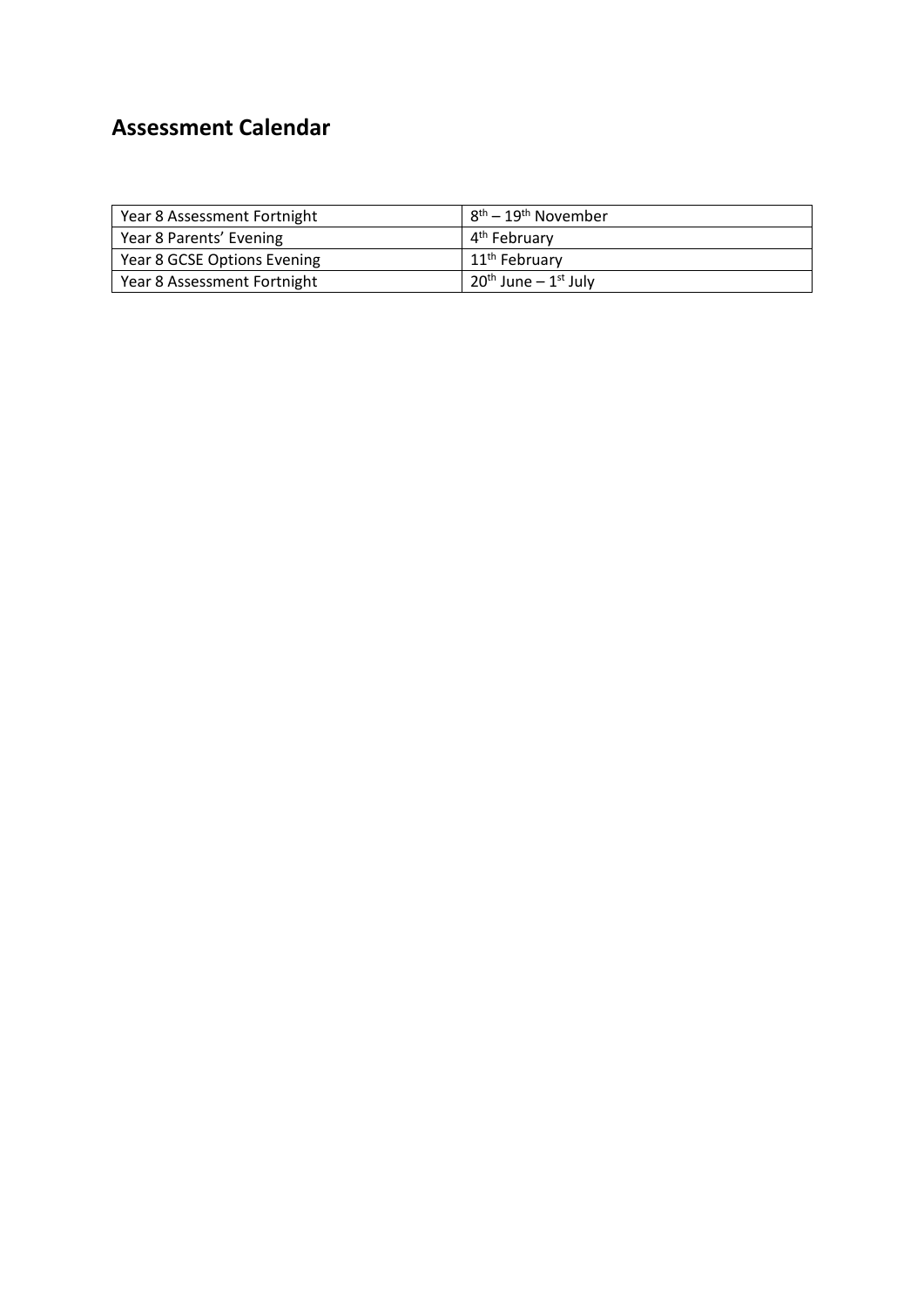## <span id="page-3-0"></span>**Year 8 English Curriculum**

**Staffing:** Sarah Millar, Acting Curriculum Leader English and Media Faculty **Email: s**[.millar@sydenham.lewisham.sch.uk](mailto:s.millar@sydenham.lewisham.sch.uk)

#### **Assessment Overview:**

**Autumn Term 1:** Analysis of a poem **Autumn Term 2:** Narrative writing **Spring Term 1:** Analysis of a key theme **Spring Term 2:** Writing to argue **Summer Term 1:** Analysis of a key character in response to an extract **Summer Term 2:** Writing to argue

#### **Subject Curriculum Intent:**

At KS3, students read and study a range of engaging and significant texts. The curriculum is challenging, and is designed to promote a love of reading and writing and to build upon the knowledge and skills the students have developed at primary school.

## **Curriculum Content Overview:**

| Animal Farm<br><b>Blood Brothers</b><br>Love Poetry<br><b>Autumn Term 2:</b><br><b>Spring Term 2:</b><br><b>Summer Term 2:</b><br>Animal Farm<br>Women in Shakespeare<br><b>Short Stories</b><br>How will your child be assessed in the Summer Term?<br>Knowledge checks<br>Summer Term Assessment Revision Topics (students will be given detailed checklists):<br>Blood Brothers - key characters, events, themes and messages<br>Developing ideas using evidence from the texts<br>Exploring the effect of dramatic methods<br>Exploring the writer's purpose<br>Writing to argue and persuasive methods<br>What can you do to support your child in English?<br>Encourage your child to read for pleasure every day<br>Discuss with your child the texts they are studying and the writers' wider ideas, including<br>how and to what extent these ideas are still relevant today<br>Encourage your child to make revision cards for the texts they are studying, focusing on plot,<br>characters, key events, context, methods and messages<br>Wider reading and useful websites or activities to support learning:<br>Understanding poetry - KS3 English - BBC Bitesize<br>English lessons for Key Stage 3 students - Oak National Academy (thenational.academy) | Autumn Term 1:    | <b>Spring Term 1:</b> | Summer Term 1: |  |
|------------------------------------------------------------------------------------------------------------------------------------------------------------------------------------------------------------------------------------------------------------------------------------------------------------------------------------------------------------------------------------------------------------------------------------------------------------------------------------------------------------------------------------------------------------------------------------------------------------------------------------------------------------------------------------------------------------------------------------------------------------------------------------------------------------------------------------------------------------------------------------------------------------------------------------------------------------------------------------------------------------------------------------------------------------------------------------------------------------------------------------------------------------------------------------------------------------------------------------------------------------------------|-------------------|-----------------------|----------------|--|
|                                                                                                                                                                                                                                                                                                                                                                                                                                                                                                                                                                                                                                                                                                                                                                                                                                                                                                                                                                                                                                                                                                                                                                                                                                                                        |                   |                       |                |  |
|                                                                                                                                                                                                                                                                                                                                                                                                                                                                                                                                                                                                                                                                                                                                                                                                                                                                                                                                                                                                                                                                                                                                                                                                                                                                        |                   |                       |                |  |
|                                                                                                                                                                                                                                                                                                                                                                                                                                                                                                                                                                                                                                                                                                                                                                                                                                                                                                                                                                                                                                                                                                                                                                                                                                                                        |                   |                       |                |  |
|                                                                                                                                                                                                                                                                                                                                                                                                                                                                                                                                                                                                                                                                                                                                                                                                                                                                                                                                                                                                                                                                                                                                                                                                                                                                        |                   |                       |                |  |
|                                                                                                                                                                                                                                                                                                                                                                                                                                                                                                                                                                                                                                                                                                                                                                                                                                                                                                                                                                                                                                                                                                                                                                                                                                                                        |                   |                       |                |  |
|                                                                                                                                                                                                                                                                                                                                                                                                                                                                                                                                                                                                                                                                                                                                                                                                                                                                                                                                                                                                                                                                                                                                                                                                                                                                        |                   |                       |                |  |
|                                                                                                                                                                                                                                                                                                                                                                                                                                                                                                                                                                                                                                                                                                                                                                                                                                                                                                                                                                                                                                                                                                                                                                                                                                                                        |                   |                       |                |  |
|                                                                                                                                                                                                                                                                                                                                                                                                                                                                                                                                                                                                                                                                                                                                                                                                                                                                                                                                                                                                                                                                                                                                                                                                                                                                        |                   |                       |                |  |
|                                                                                                                                                                                                                                                                                                                                                                                                                                                                                                                                                                                                                                                                                                                                                                                                                                                                                                                                                                                                                                                                                                                                                                                                                                                                        |                   |                       |                |  |
|                                                                                                                                                                                                                                                                                                                                                                                                                                                                                                                                                                                                                                                                                                                                                                                                                                                                                                                                                                                                                                                                                                                                                                                                                                                                        | Formal assessment |                       |                |  |
|                                                                                                                                                                                                                                                                                                                                                                                                                                                                                                                                                                                                                                                                                                                                                                                                                                                                                                                                                                                                                                                                                                                                                                                                                                                                        |                   |                       |                |  |
|                                                                                                                                                                                                                                                                                                                                                                                                                                                                                                                                                                                                                                                                                                                                                                                                                                                                                                                                                                                                                                                                                                                                                                                                                                                                        |                   |                       |                |  |
|                                                                                                                                                                                                                                                                                                                                                                                                                                                                                                                                                                                                                                                                                                                                                                                                                                                                                                                                                                                                                                                                                                                                                                                                                                                                        |                   |                       |                |  |
|                                                                                                                                                                                                                                                                                                                                                                                                                                                                                                                                                                                                                                                                                                                                                                                                                                                                                                                                                                                                                                                                                                                                                                                                                                                                        |                   |                       |                |  |
|                                                                                                                                                                                                                                                                                                                                                                                                                                                                                                                                                                                                                                                                                                                                                                                                                                                                                                                                                                                                                                                                                                                                                                                                                                                                        |                   |                       |                |  |
|                                                                                                                                                                                                                                                                                                                                                                                                                                                                                                                                                                                                                                                                                                                                                                                                                                                                                                                                                                                                                                                                                                                                                                                                                                                                        |                   |                       |                |  |
|                                                                                                                                                                                                                                                                                                                                                                                                                                                                                                                                                                                                                                                                                                                                                                                                                                                                                                                                                                                                                                                                                                                                                                                                                                                                        |                   |                       |                |  |
|                                                                                                                                                                                                                                                                                                                                                                                                                                                                                                                                                                                                                                                                                                                                                                                                                                                                                                                                                                                                                                                                                                                                                                                                                                                                        |                   |                       |                |  |
|                                                                                                                                                                                                                                                                                                                                                                                                                                                                                                                                                                                                                                                                                                                                                                                                                                                                                                                                                                                                                                                                                                                                                                                                                                                                        |                   |                       |                |  |
|                                                                                                                                                                                                                                                                                                                                                                                                                                                                                                                                                                                                                                                                                                                                                                                                                                                                                                                                                                                                                                                                                                                                                                                                                                                                        |                   |                       |                |  |
|                                                                                                                                                                                                                                                                                                                                                                                                                                                                                                                                                                                                                                                                                                                                                                                                                                                                                                                                                                                                                                                                                                                                                                                                                                                                        |                   |                       |                |  |
|                                                                                                                                                                                                                                                                                                                                                                                                                                                                                                                                                                                                                                                                                                                                                                                                                                                                                                                                                                                                                                                                                                                                                                                                                                                                        |                   |                       |                |  |
|                                                                                                                                                                                                                                                                                                                                                                                                                                                                                                                                                                                                                                                                                                                                                                                                                                                                                                                                                                                                                                                                                                                                                                                                                                                                        |                   |                       |                |  |
|                                                                                                                                                                                                                                                                                                                                                                                                                                                                                                                                                                                                                                                                                                                                                                                                                                                                                                                                                                                                                                                                                                                                                                                                                                                                        |                   |                       |                |  |
|                                                                                                                                                                                                                                                                                                                                                                                                                                                                                                                                                                                                                                                                                                                                                                                                                                                                                                                                                                                                                                                                                                                                                                                                                                                                        |                   |                       |                |  |
|                                                                                                                                                                                                                                                                                                                                                                                                                                                                                                                                                                                                                                                                                                                                                                                                                                                                                                                                                                                                                                                                                                                                                                                                                                                                        |                   |                       |                |  |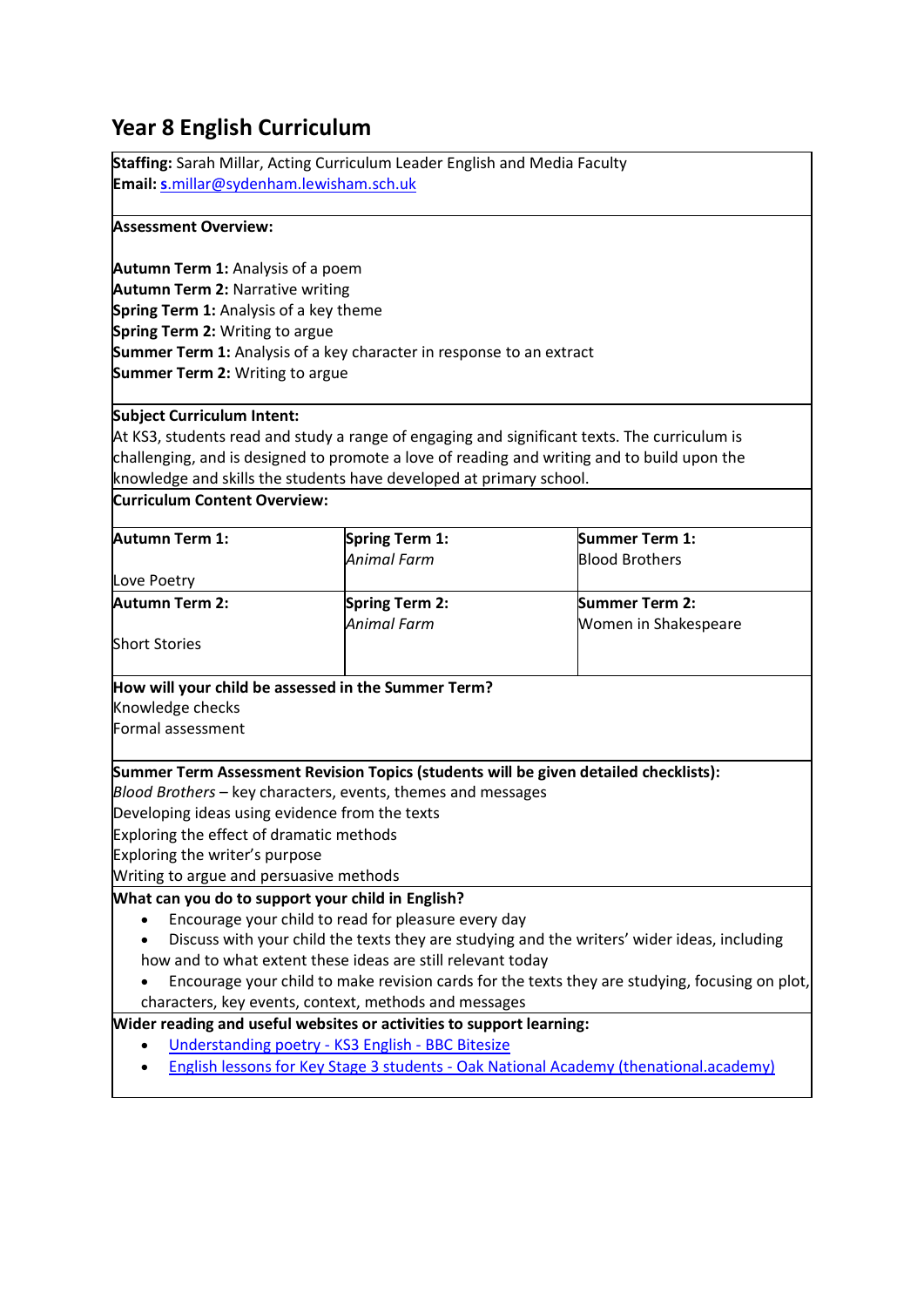## <span id="page-4-0"></span>**Year 8 Mathematics Curriculum**

## **Staffing:**

**Subject/Faculty Leader: Mark Freakes**

**Email: m.freakes@sydenham.lewisham.sch.uk**

**Subject Curriculum Intent** To inspire pupils to think of themselves as Mathematicians. To build on learning from Year 7 and lay a foundation for Key Stage 4. To drive learners to think independently and with a sense of curiosity. To develop mathematical fluency and confidence so they can analyse, make judgements and justify their reasoning.

## **Curriculum Content Overview:**

| Autumn Term               | Spring Term 1: Algebraic  | Summer Term 1: Developing |
|---------------------------|---------------------------|---------------------------|
| 1: Proportional Reasoning | <b>Techniques</b>         | Geometry                  |
| Autumn Term               | Spring Term 2: Developing | Summer Term 2: Reasoning  |
| 2: Representations        | Number                    | with Data                 |

**How will your child be assessed in the Summer Term?** Formal end of year exam in class

**Summer Term Assessment Revision Topics (students will be given detailed checklists): 'Knowledge Organisers' for each unit of study detail the precise content**

## **What can you do to support your child in Maths?**

Make sure your child is completing their Homework

Check their scores on the Hegarty website and encourage them to redo tasks that are less than 80% Check your child is using the Memri and Fix Up Five features on Hegarty

**Wider reading and useful web-sites or activities to support learning:** [HegartyMaths](https://hegartymaths.com/) [Videos and Worksheets](https://corbettmaths.com/contents/) – Corbettmaths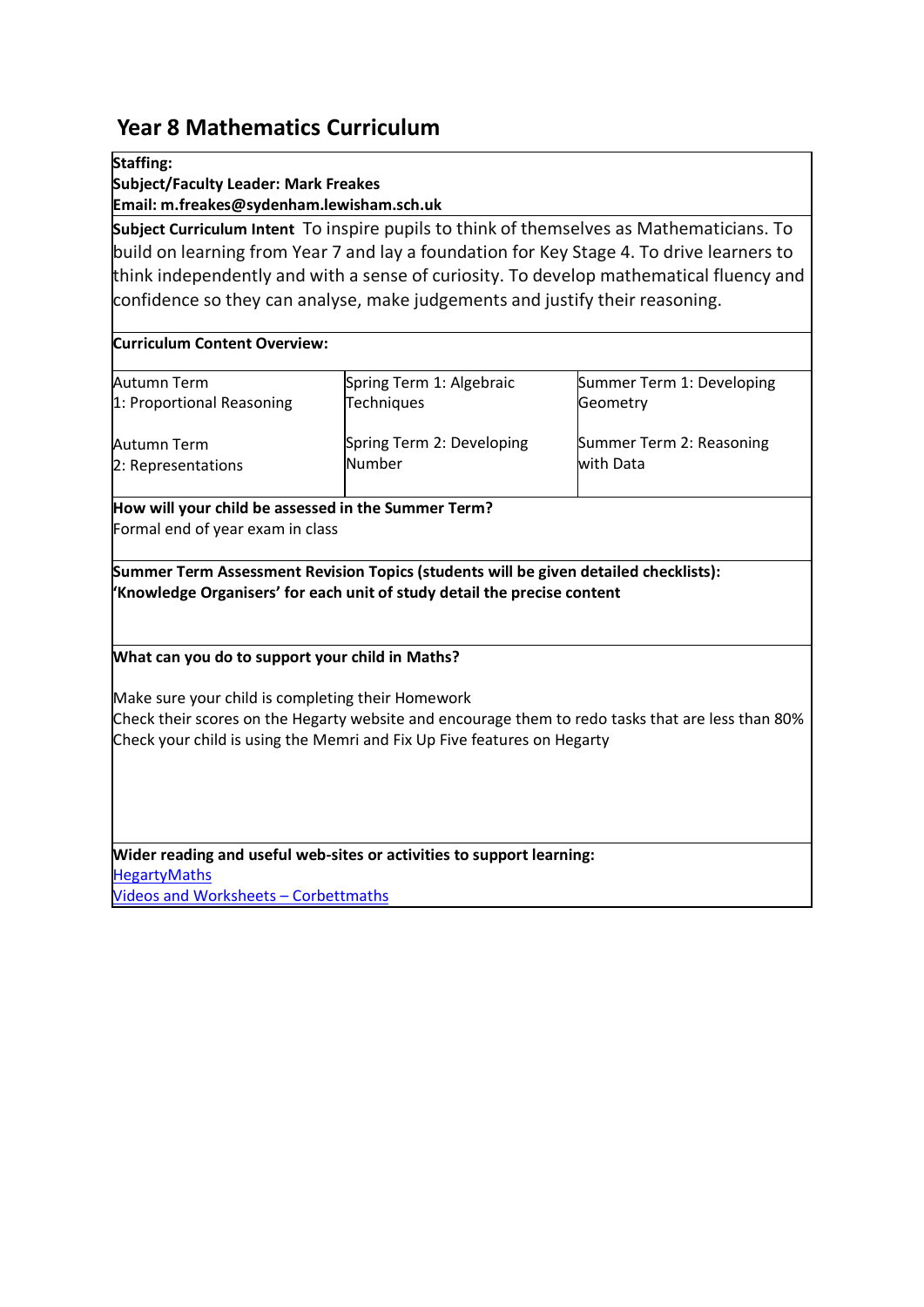## <span id="page-5-0"></span>**Year 8 Science Curriculum**

| <b>Staffing:</b>                           |
|--------------------------------------------|
| 8x1 - Mr Andrews and Ms Jinadu             |
| 8x2 – Ms Pavely                            |
| 8x3 - Ms Furlong                           |
| 8x4 - Ms Abbs                              |
| 8y1 – Ms Bakare                            |
| 8y2 - Ms Mc Donald and Ms Abbs             |
| 8y3 – Mr Martin and Ms Abbs                |
| 8y4 – Ms Pang and Ms Furlong               |
| <b>Subject/Faculty Leader: Amy Vickers</b> |
| Email: a.vickers@sydenham.lewisham.sch.uk  |

#### **Subject Curriculum Intent**

The importance of Science to our students and how it impacts the world around us is emphasised from the beginning of Key Stage 3, and students can understand the purpose and significance of learning about the subject. Our Science curriculum enables students to use their knowledge and skills to develop a deeper understanding of the mechanisms that explain the world around us. All three disciplines are interlinked and taught to enable students to develop their knowledge of Biology, Chemistry and Physics. In line with the school intent, students develop a sense of their responsibilities and possible actions they should carry out as they learn of the important issues that we face as a society.

Students can link their learning from across the curriculum and feel empowered to learn new, unfamiliar material, solve problems and hypothesise. The science curriculum offers students the chance to become High Performance Learners by building their confidence in vocabulary and numeracy skills which they can independently apply to explain observations and interpret data from contextual situations.

The curriculum is well planned, and lessons are sequenced to build on prior learning. Lessons are taught with enthusiasm by teachers who delve into a deeper understanding of the material to meet the national curriculum and beyond. Teachers have high standards and expect to be ready to learn and work with perseverance. They use practical work, modelling, collaborative learning opportunities alongside a strong focus on deliberate practise and retrieval practise when planning and delivering the material. Students are encouraged to ask questions and postulate ideas and explanations of theory while developing their investigative and problem-solving skills.

## **The work completed in year 7 and 8 builds the foundations for completing their GCSE's in Science.**

**Curriculum Content Overview:**

We use the Exploring Science course provided by Edexcel. 

Students will have access to online resources provided by ActiveLearn. 

| How will your child be assessed in the Summer Term? |                               |                               |
|-----------------------------------------------------|-------------------------------|-------------------------------|
| The Periodic table                                  | Metals and their uses         | <b>Earth and Space</b>        |
| Light                                               | <b>Energy Transfers</b>       | Unicellular organisms         |
| Plants                                              | Respiration                   | <b>Rocks</b>                  |
| Combustion                                          | The Periodic table            | Metals and their uses         |
| Fluids                                              | Light                         | <b>Energy Transfers</b>       |
| Food and nutrition                                  | Plants                        | Respiration                   |
| rotation;                                           | rotation;                     | rotation;                     |
| taught the following units on                       | taught the following units on | taught the following units on |
| Autumn Term: Students will be                       | Spring Term: Students will be | Summer Term: Students will be |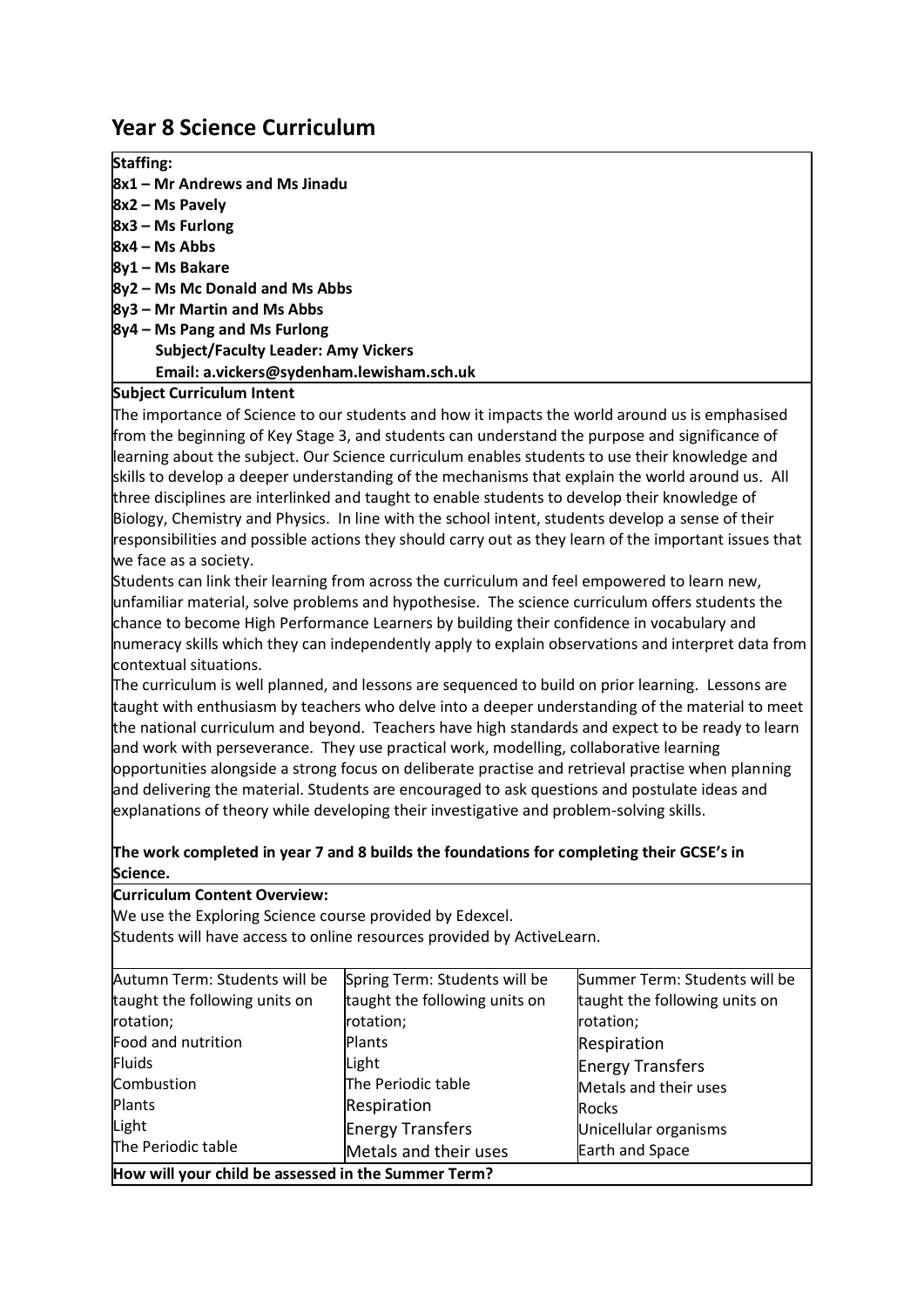Assessment will include homework marking in class and completion of marked tasks. At the end of the year students will be tested on all topics covered up until that point (all except Unicellular organisms and Earth and Space).

## **Summer Term Assessment Revision Topics (students will be given detailed checklists):**

Food and nutrition **Fluids** Combustion Plants Light The periodic table Respiration Energy transfers Metals and their uses Rocks

 $\overline{\phantom{a}}$ 

#### **What can you do to support your child in Science?**

Make sure your child is completing their Homework

Encourage your child to complete the revision activities on ActiveLearn and SAM learning. 

## **Wider reading and useful web-sites or activities to support learning:**

BBC Bitesize [KS3 Science -](https://www.bbc.co.uk/bitesize/subjects/zng4d2p) KS3 Science - BBC Bitesize ActiveLearn - [ActiveLearn \(pearsonactivelearn.com\)](https://www.pearsonactivelearn.com/app/Home) SAM learing - Homepage - [SAM Learning](https://www.samlearning.com/)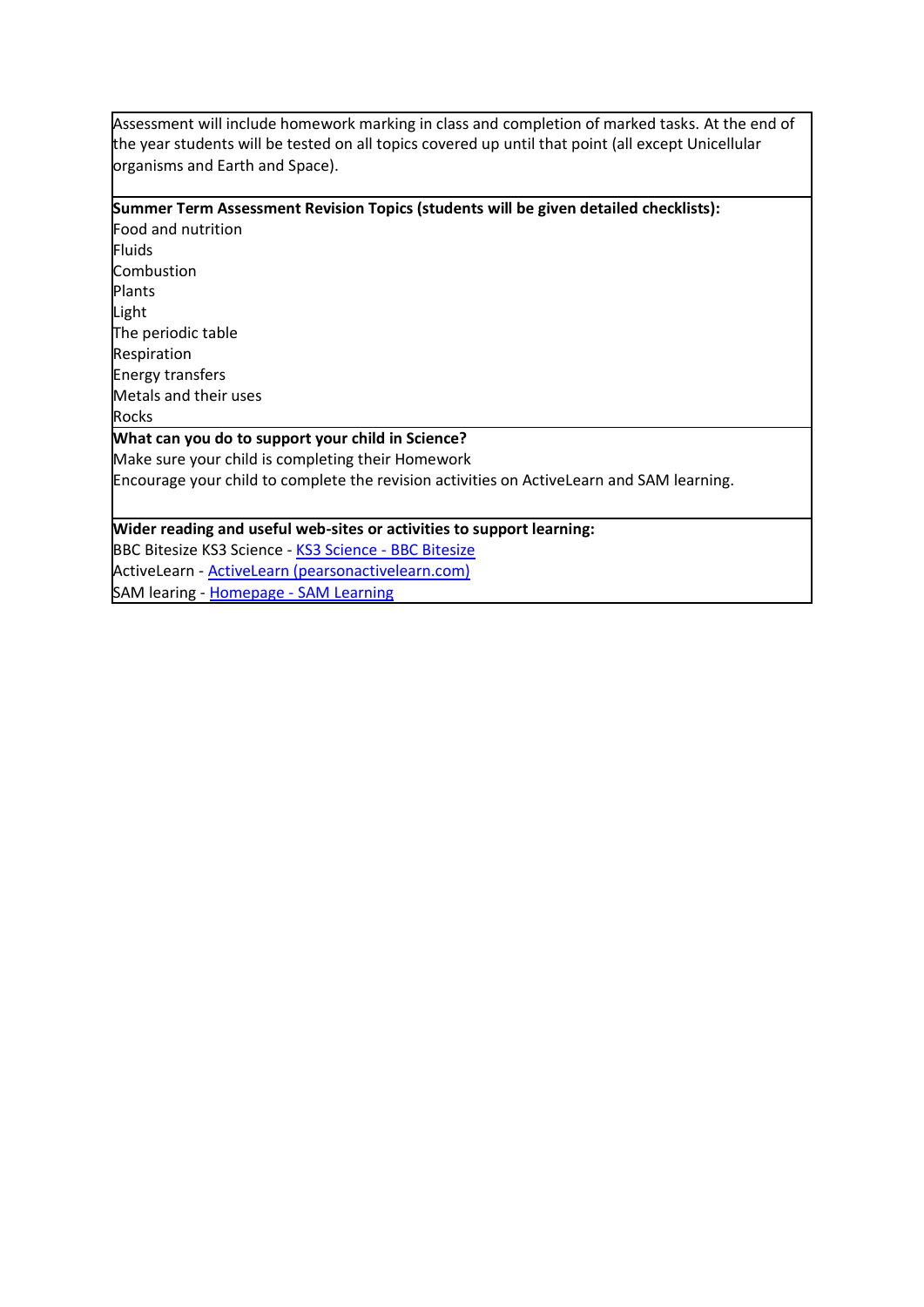## <span id="page-7-0"></span>**Year 8 History Curriculum**

**Staffing:**Rachel Wylie, Josephine Alexander, Jessica Stoddart, Stuart Pickford, Emma Quartey **Subject/Faculty Leader:**Rachel Wylie

## **Email: R.Wylie@sydenham.lewisham.sch.uk**

## **Subject Curriculum Intent**

Our history curriculum aims to provide students with a deep understanding of how the past has shaped the world we live in, equipping them to make sense of the dynamic environment of the twenty-first century.

Our curriculum will explore 'hidden histories' to enable students to explore the diversity of the past. Students learn how to use sources to discover and construct the past, igniting their curiosity. The history curriculum is rooted in subject discipline. The history curriculum empowers students to read, engage with and analyse historical scholarship, understanding that the past is also

constructed. They are supported by strong substantive and disciplinary knowledge, enabling them to achieve academically.

Our history curriculum aims to encourage students to develop a chronological framework of British and world history to help them make sense of the knowledge they acquire. Through our history curriculum, students will expand their historical vocabulary and communicate their ideas in discussion, debates and in extended written work, demonstrating depth of historical thinking and argument.

We develop high performance learning by teaching historians to be analytical and critical thinkers, able to articulate the importance of freedom, democracy and the challenges faced to get there.

#### **Curriculum Content Overview:**

| Autumn Term 1: What changes | Spring Term 1: What does lived Summer Term 1: How |                                  |
|-----------------------------|---------------------------------------------------|----------------------------------|
| did the Reformation bring?  | experience tell us about                          | revolutionary was the Industrial |
|                             | Empire?                                           | Revolution?                      |
| Autumn Term 2: Who were the | Spring Term 2: Slavery &                          | Summer Term 2: What did it take  |
| <b>Black Tudors?</b>        | Abolition: Case                                   | to gain universal suffrage?      |
|                             | Study: Oluadah Equiano                            |                                  |

**How will your child be assessed in the Summer term?**

Extended Essay

Knowledge Test

Source Analysis

**Summer Term Assessment Revision Topics (students will be given detailed checklists):** Essay: How revolutionary was the Industrial Revolution Knowledge test based on Year 8 curriculum

#### **What can you do to support your child in History?**

Use your child's knowledge organiser to support quizzing of key historic terms and knowledge Look out for historic documentaries on TV to broaden your child's historic knowledge, for example Dan Snow's British East India Company.

Encourage your child to read widely; history is a written subject and reading helps with writing great history. Historic fiction is a good place to start.  A list will be provided.

#### **Wider reading and useful web-sites or activities to support learning:**

The Black Tudors by Miranda Kaufman Black & British: A short essential guide by David Olusoga Sugar in the Blood by Andrea Stuart Suffragettes: The Fight for Votes for Women. Edited by Joyce Marlow BBC Bitesize KS3 History: [KS3 History -](https://www.bbc.co.uk/bitesize/subjects/zk26n39) BBC Bitesize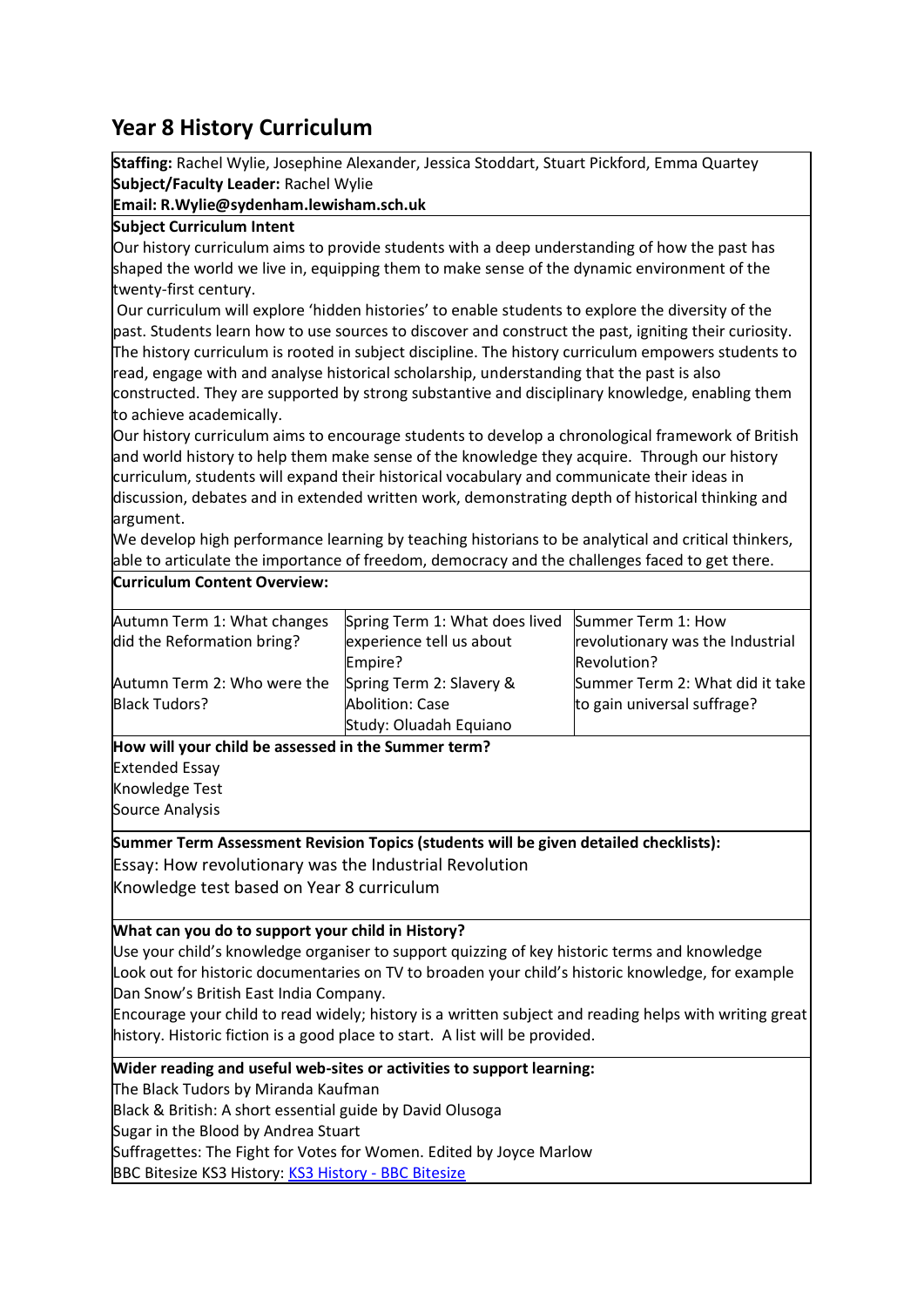## <span id="page-8-0"></span>**Year 8 Geography Curriculum**

**Staffing: Tom Davidson, Deborah Gostling, George Ranson, Caitlin Dunham, Adam Dallimore-Levinson**

## **Subject/Faculty Leader: Tom Davidson**

**Email: [t.davidson@sydenham.lewisham.sch.uk](mailto:t.davidson@sydenham.lewisham.sch.uk)**

**Subject Curriculum Intent:**

By the end of Year 8, Sydenham will have studied a broad range of topics that focus on some of geography's most fundamental concepts. Students will explore a range of issues and learn about both the natural world and human society. These issues will also support students to further develop the geographic literacy that they began to develop during Year 7.

During Year 8, Sydenham geographers will also continue to develop core geographic skills such as critical thinking, data interpretation and extended writing with a focus on discussing major issues by using real-world examples, facts and figures.

Ultimately, we aim to provide all students with tools that enable them to engage in discussion and thought about our changing world, and their role within it.

## **Curriculum Content Overview:**

| Autumn Term 1: How Does       |                           | Spring Term 1: This is Africa Summer Term 1: Made in China |
|-------------------------------|---------------------------|------------------------------------------------------------|
| <b>Extreme Cold Shape Our</b> |                           |                                                            |
| Planet?                       | Spring Term 2: What's the | Summer Term 2: Our Place in the                            |
| Autumn Term 2: How Does       | Issue in the Sahel?       | World                                                      |
| <b>Extreme Heat Shape Our</b> |                           |                                                            |
| Planet?                       |                           |                                                            |

**How will your child be assessed in the Summer Term?**

- Students will complete an end of unit assessment at the end of each half term. In Summer Term 2 students will complete an end of year assessment which will test students' subject knowledge acquired throughout the year
- These assessments will be a mixture of multiple-choice, resource-based and extended writing questions

**Summer Term Assessment Revision Topics (students will be given detailed checklists):**

- Opportunities and challenges in cold environments
- Opportunities and challenges in hot environments
- Transnational corporations and international aid as solutions to the development gap
- Causes, impacts and solutions to desertification in the Sahel
- The impacts of manufacturing in China

## **What can you do to support your child in Geography?**

- Engage with your child around homework and retrieval (revision) of key knowledge. Quizzes and discussion are good ways to encourage students to test their understanding.
- Watch documentaries or films about the natural world. Geography is a broad subject so anything that focuses on the natural world or how our planet is changing would be relevant.
- Encourage your child to read widely; websites, books and magazines are all great places to learn about current global issues.

## **Wider reading and useful websites or activities to support learning:**

• **Horrible geography – Anita Ganeri**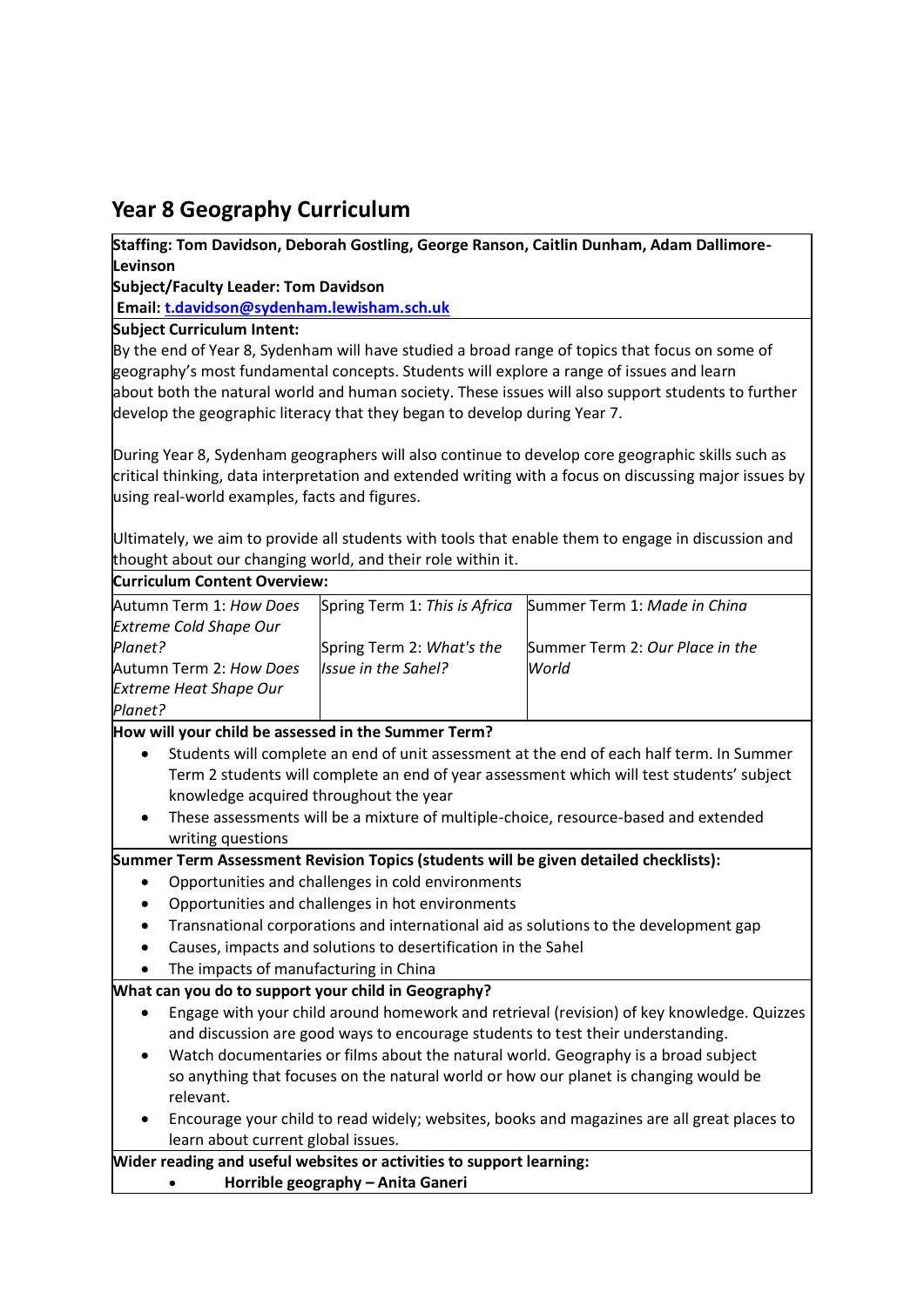| No one is too small to make a difference - Greta Thunberg |
|-----------------------------------------------------------|
| <b>BBC Bitesize - KS3 Geography</b>                       |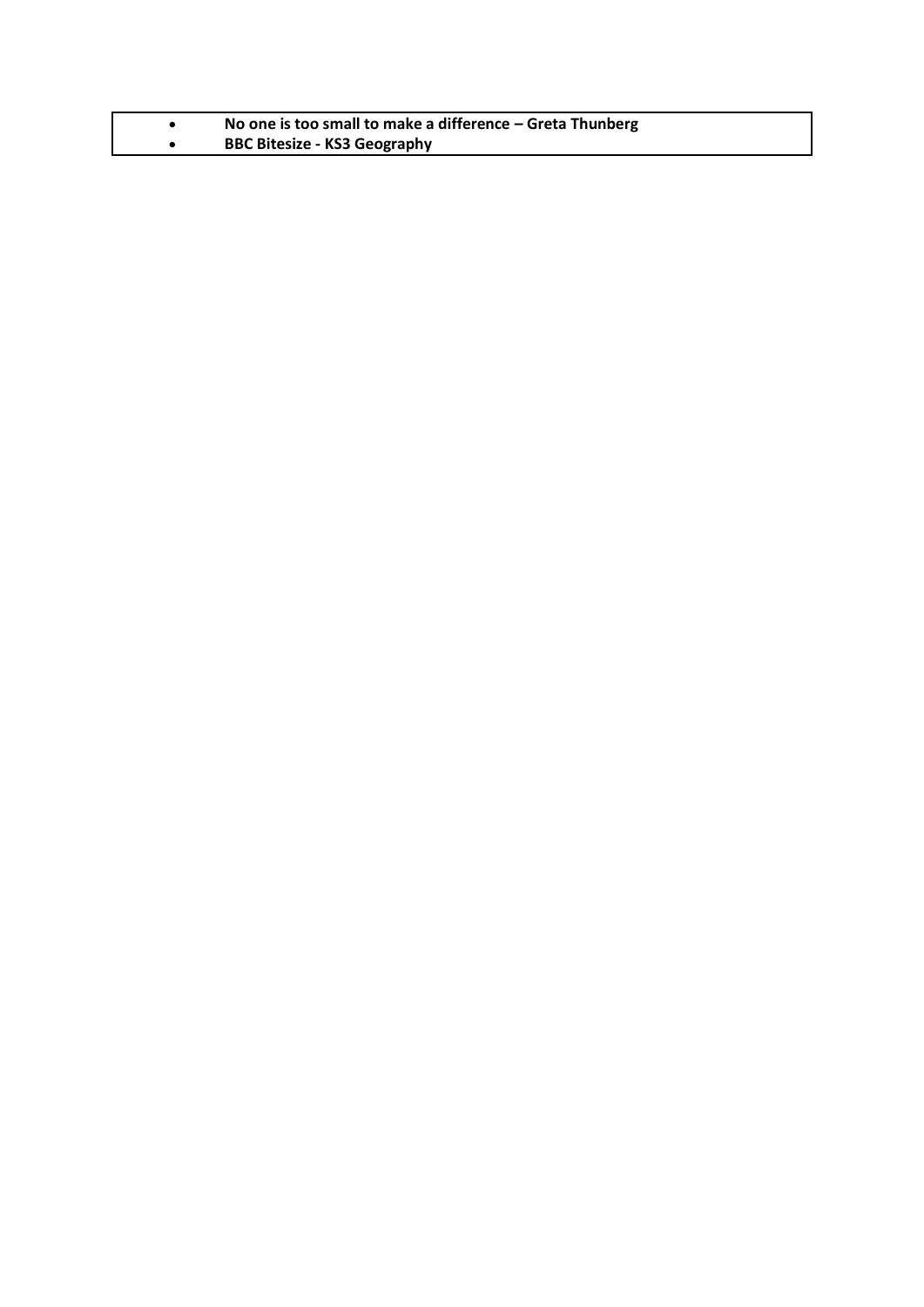## <span id="page-10-0"></span>**Year 8 Spanish Curriculum**

**Staffing: Yolanda Arteaga Nora Landaluce and Gina Ossa Subject/Faculty Leader: Gina Ossa**

**Email[: g.ossa@sydenham.lewisham.sch.uk](mailto:g.ossa@sydenham.lewisham.sch.uk)**

**Subject Curriculum Intent** 

**In Spanish, we aim to introduce students to phonics, vocabulary and grammar. With grammar, we want to teach how to truly manipulate and correctly use verbs. In vocabulary, we teach the most frequently used words in the language and by the board of examinations. Phonics aims to allow students to link the writing system with the sounds it represents. With these three pillars, our curriculum aims to impact language development by ensuring a robust foundation of knowledge and prepare them for their GCSE. At the same time, we aim to give students tools to be independent language learners able to set their own targets and develop their Spanish fluency by themselves.**

#### **Curriculum Content Overview:**

| Autumn Term 1:                                                                                                                                                                                                                                                                                                                                                                                                                                                                           | Spring Term 1:                                                                                                                                                                                                                                                                      | Summer Term 1:                                                                                                                                                                                                                                                                                                                                                                                                                                                                                                                                                                                                                                                                                                                                                                                                                                                      |
|------------------------------------------------------------------------------------------------------------------------------------------------------------------------------------------------------------------------------------------------------------------------------------------------------------------------------------------------------------------------------------------------------------------------------------------------------------------------------------------|-------------------------------------------------------------------------------------------------------------------------------------------------------------------------------------------------------------------------------------------------------------------------------------|---------------------------------------------------------------------------------------------------------------------------------------------------------------------------------------------------------------------------------------------------------------------------------------------------------------------------------------------------------------------------------------------------------------------------------------------------------------------------------------------------------------------------------------------------------------------------------------------------------------------------------------------------------------------------------------------------------------------------------------------------------------------------------------------------------------------------------------------------------------------|
| Describing family<br>$\bullet$<br>Describing some natural<br>$\bullet$<br>wonders of the Spanish-<br>speaking world<br>Asking and answering<br>$\bullet$<br>questions<br>Talking about what you<br>do with others (rural life)<br><b>Autumn Term 2:</b><br>Talking about what<br>$\bullet$<br>people can do<br>Contrasting what people<br>$\bullet$<br><b>must, can</b> and <b>want</b> to do<br>Places and locations<br>$\bullet$<br>Saying what people are<br>like today vs in general | Describing activities<br>(travel)<br>Describing what people<br>$\bullet$<br>do<br>Describing what people<br>do (technology<br>Spring Term 2:<br>Describing people and<br>$\bullet$<br>possessions<br>Describing when and<br>$\bullet$<br>where people go<br>Describing future plans | Describing events in the<br>$\bullet$<br>past and present (Travel)<br>Comparing past<br>$\bullet$<br>experiences<br>Talking about people and<br>$\bullet$<br>places now vs in general<br>Comparing what you and<br>$\bullet$<br>someone else ('we') do<br>(News and Media)<br>Describing what different<br>$\bullet$<br>people do (At home)<br>Asking what people can<br>and must do (In class)<br>Describing wat you and<br>$\bullet$<br>someone else (we) do<br>(Parties / celebrations)<br>Summer Term 2:<br>Describing events in the<br>$\bullet$<br>past and present (At<br>school)<br>Describing events in the<br>٠<br>past and present (Free<br>time activities)<br>Describing how people<br>$\bullet$<br>feel in the present<br>(Feelings and emotions)<br>Describing where people<br>go and why<br>Learning about a South<br>$\bullet$<br>American country |
| How will your child be assessed in the Summer Term?                                                                                                                                                                                                                                                                                                                                                                                                                                      |                                                                                                                                                                                                                                                                                     |                                                                                                                                                                                                                                                                                                                                                                                                                                                                                                                                                                                                                                                                                                                                                                                                                                                                     |
|                                                                                                                                                                                                                                                                                                                                                                                                                                                                                          | Students will be assessed by a Spelling Bee style vocabulary test. Their teacher will spell a word                                                                                                                                                                                  |                                                                                                                                                                                                                                                                                                                                                                                                                                                                                                                                                                                                                                                                                                                                                                                                                                                                     |
|                                                                                                                                                                                                                                                                                                                                                                                                                                                                                          | using the Spanish alphabet, students will write it and their meaning in English in front. In this way                                                                                                                                                                               |                                                                                                                                                                                                                                                                                                                                                                                                                                                                                                                                                                                                                                                                                                                                                                                                                                                                     |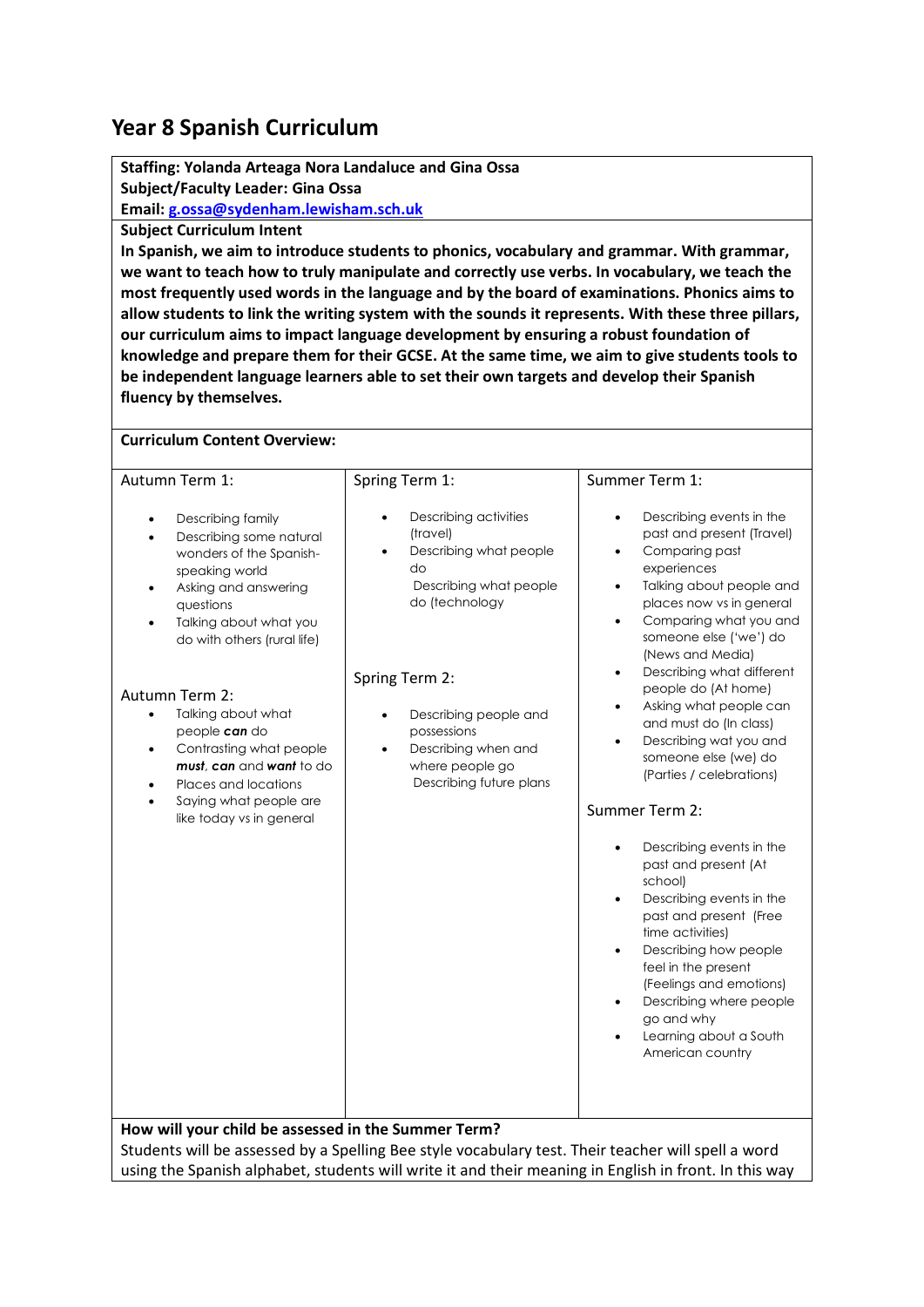Students are assessed on listening, writing and understanding. Children will have several opportunities to practice this type of test in lessons.

## **Summer Term Assessment Revision Topics (students will be given detailed checklists):**

Students must join their teacher Quizlet class where they will find the whole set of vocabulary learnt.

Their weekly vocabulary learning will be closely monitor.

The vocabulary list can be found on the Language Guide given to your child at the beginning of the year.

## **What can you do to support your child?**

- Check that your child commits fully to their weekly Spanish homework.
- Learning and revising vocabulary will be almost the only homework your child will receive from Spanish this year.
- The vocabulary list can be found on the Language Guide given to your child at the beginning of the year.
- Encourage your child to join their teacher class on Quizlet and make sure your child spends at least 5 minutes daily revising and learning vocabulary.
- Learn some Spanish, you can either use our class on Quizlet or Duolingo.
- Keep in contact with your child's teacher and encourage your child to contact their teacher for support when need it.

## **Wider reading and useful web-sites or activities to support learning:**

- [https://quizlet.com](https://quizlet.com/)
- Your child will receive a language guide booklet, on it you will find also the weekly set of words to be learn, and all the information of what will be taught in lessons.
- BBC Spanish KS3<https://www.bbc.co.uk/bitesize/subjects/zfckjxs>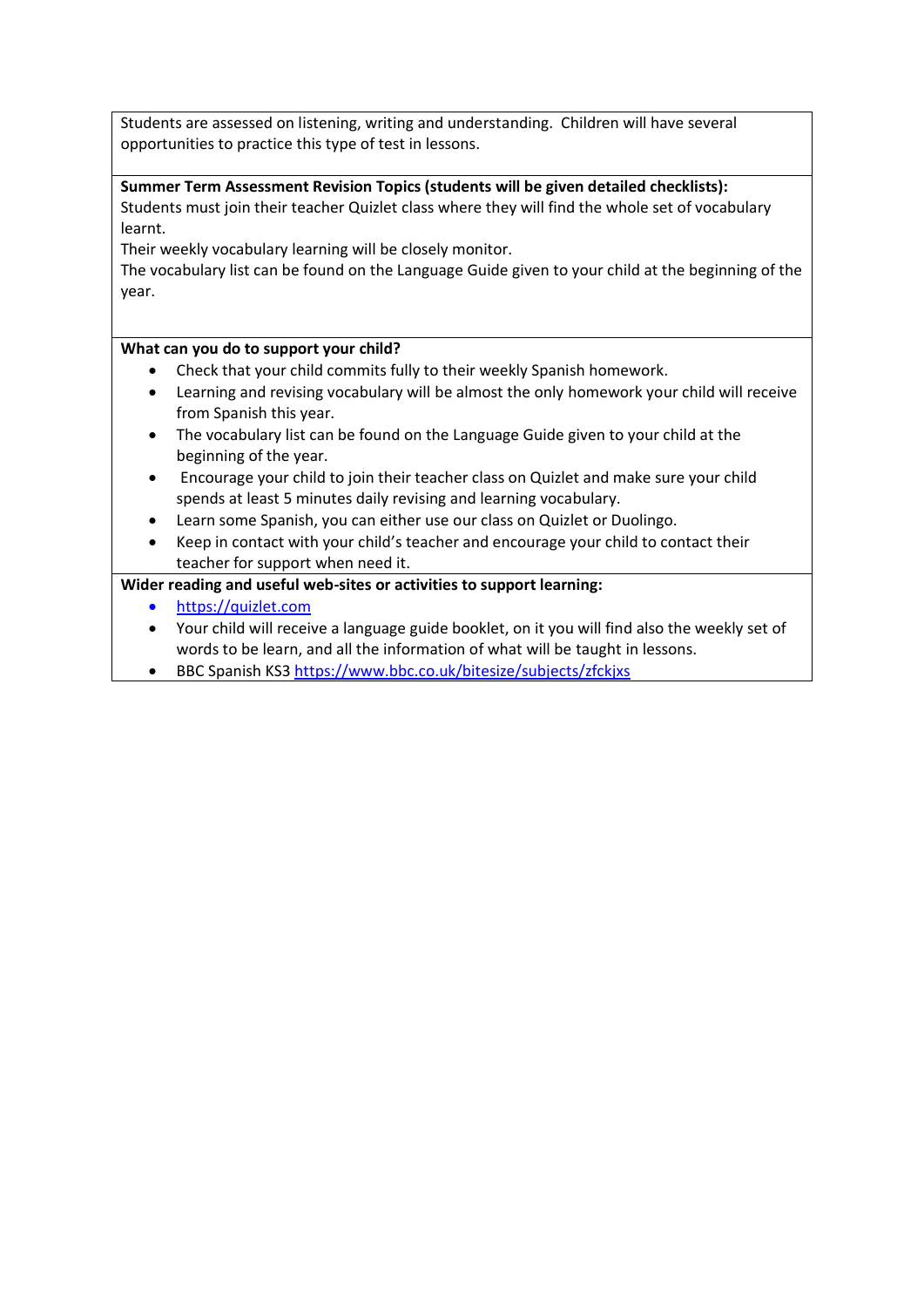## <span id="page-12-0"></span>**Year 8 French Curriculum**

| <b>Staffing: Danielle Walker</b>                                                                                                                                                                                                                                                                                                                                                                                                                                                                                                                                                                                                   |                                                                                                                                                               |                                                                                                                                                          |
|------------------------------------------------------------------------------------------------------------------------------------------------------------------------------------------------------------------------------------------------------------------------------------------------------------------------------------------------------------------------------------------------------------------------------------------------------------------------------------------------------------------------------------------------------------------------------------------------------------------------------------|---------------------------------------------------------------------------------------------------------------------------------------------------------------|----------------------------------------------------------------------------------------------------------------------------------------------------------|
| <b>Subject/Faculty Leader: Danielle Walker</b><br>Email: d.walker@sydenham.lewisham.sch.uk                                                                                                                                                                                                                                                                                                                                                                                                                                                                                                                                         |                                                                                                                                                               |                                                                                                                                                          |
| <b>Subject Curriculum Intent</b>                                                                                                                                                                                                                                                                                                                                                                                                                                                                                                                                                                                                   |                                                                                                                                                               |                                                                                                                                                          |
|                                                                                                                                                                                                                                                                                                                                                                                                                                                                                                                                                                                                                                    | In year 8, students already have a foundation for the French language. This year we cover                                                                     |                                                                                                                                                          |
|                                                                                                                                                                                                                                                                                                                                                                                                                                                                                                                                                                                                                                    | different topics and build on previous knowledge. Students consolidate learning of grammatical                                                                |                                                                                                                                                          |
|                                                                                                                                                                                                                                                                                                                                                                                                                                                                                                                                                                                                                                    | focuses such as opinions, reasons, identifying and producing different tenses.                                                                                |                                                                                                                                                          |
| <b>Curriculum Content Overview:</b>                                                                                                                                                                                                                                                                                                                                                                                                                                                                                                                                                                                                |                                                                                                                                                               |                                                                                                                                                          |
| Autumn Term 1:<br>Talking about<br>$\bullet$<br>television programmes                                                                                                                                                                                                                                                                                                                                                                                                                                                                                                                                                              | Spring Term 1:<br>Talking about                                                                                                                               | Summer Term 1:<br>Talking about talent                                                                                                                   |
| Talking about cinema<br>٠<br>and film<br>Talking about reading<br>Talking about the<br>internet<br>Talking about what<br>you did yesterday<br>evening using the past<br>tense.                                                                                                                                                                                                                                                                                                                                                                                                                                                     | personality, adjectival<br>agreement<br>Relationships<br>٠<br><b>Music</b><br>Clothes<br>$\bullet$<br>Speaking about your<br>$\bullet$<br>passion<br>3 tenses | and ambition<br>Encouraging or<br>persuading someone<br>Saying who is the best,<br>the most, the least etc.<br>(Superlatives)<br>Revision and assessment |
| Summer Term 2:<br>Autumn Term 2:<br>Saying what you did in<br>٠<br>Showing how much<br>Spring Term 2:<br>Paris<br>you can do with the<br>Saying when you did<br>French language using<br>Describing where you<br>things, time phrases,<br>three tenses.<br>live, comparative<br>frequency phrases<br>Understanding<br>Francophone project<br>adjectives<br>٠<br>information about a<br>Learning about the<br>Describing your home<br>$\bullet$<br>٠<br>tourist attraction<br>French revolution<br>Prepositions<br>Saying where you<br>Talking about meals<br>went and how you<br>Discussing what food<br>travelled there<br>to buy |                                                                                                                                                               |                                                                                                                                                          |
| How will your child be assessed in the Summer Term?                                                                                                                                                                                                                                                                                                                                                                                                                                                                                                                                                                                |                                                                                                                                                               |                                                                                                                                                          |
| There will be assessments in all four skills in class or for independent work.                                                                                                                                                                                                                                                                                                                                                                                                                                                                                                                                                     |                                                                                                                                                               |                                                                                                                                                          |
| Summer Term Assessment Revision Topics (students will be given detailed checklists):<br>http://quizlet.com - all vocabulary lists for every topics can be found here. Your child will be<br>added to a 'class' at the beginning of the year.                                                                                                                                                                                                                                                                                                                                                                                       |                                                                                                                                                               |                                                                                                                                                          |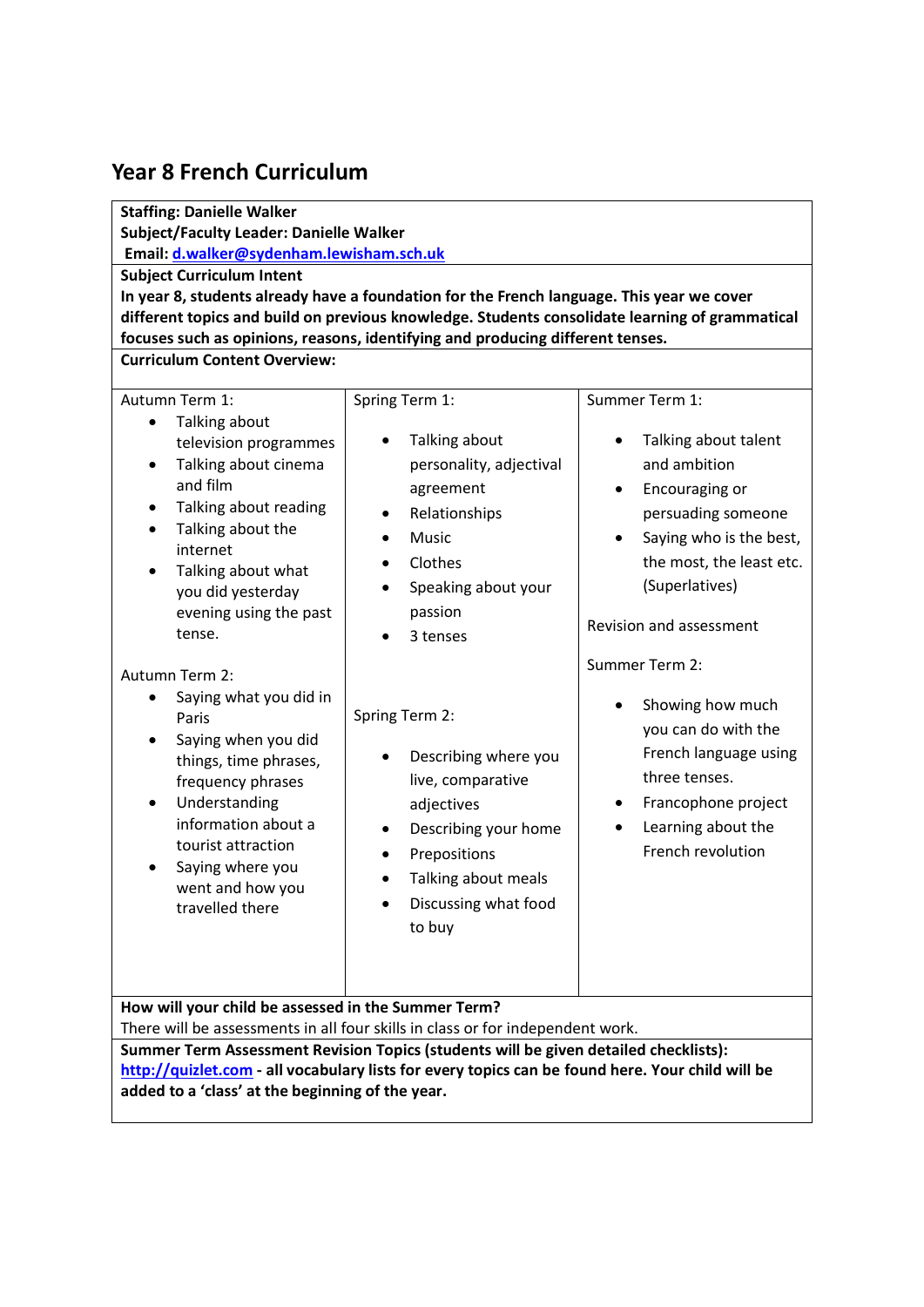#### **What can you do to support your child?**

You can support your child by revising vocabulary with them and ensuring they are using quizlet regularly. They must also bring the correct equipment to every lesson, including vocabulary booklet. Making sure they do this is very helpful.

**Wider reading and useful web-sites or activities to support learning: <https://senecalearning.com/en-GB/> <https://www.bbc.co.uk/bitesize/subjects/zc7xpv4>**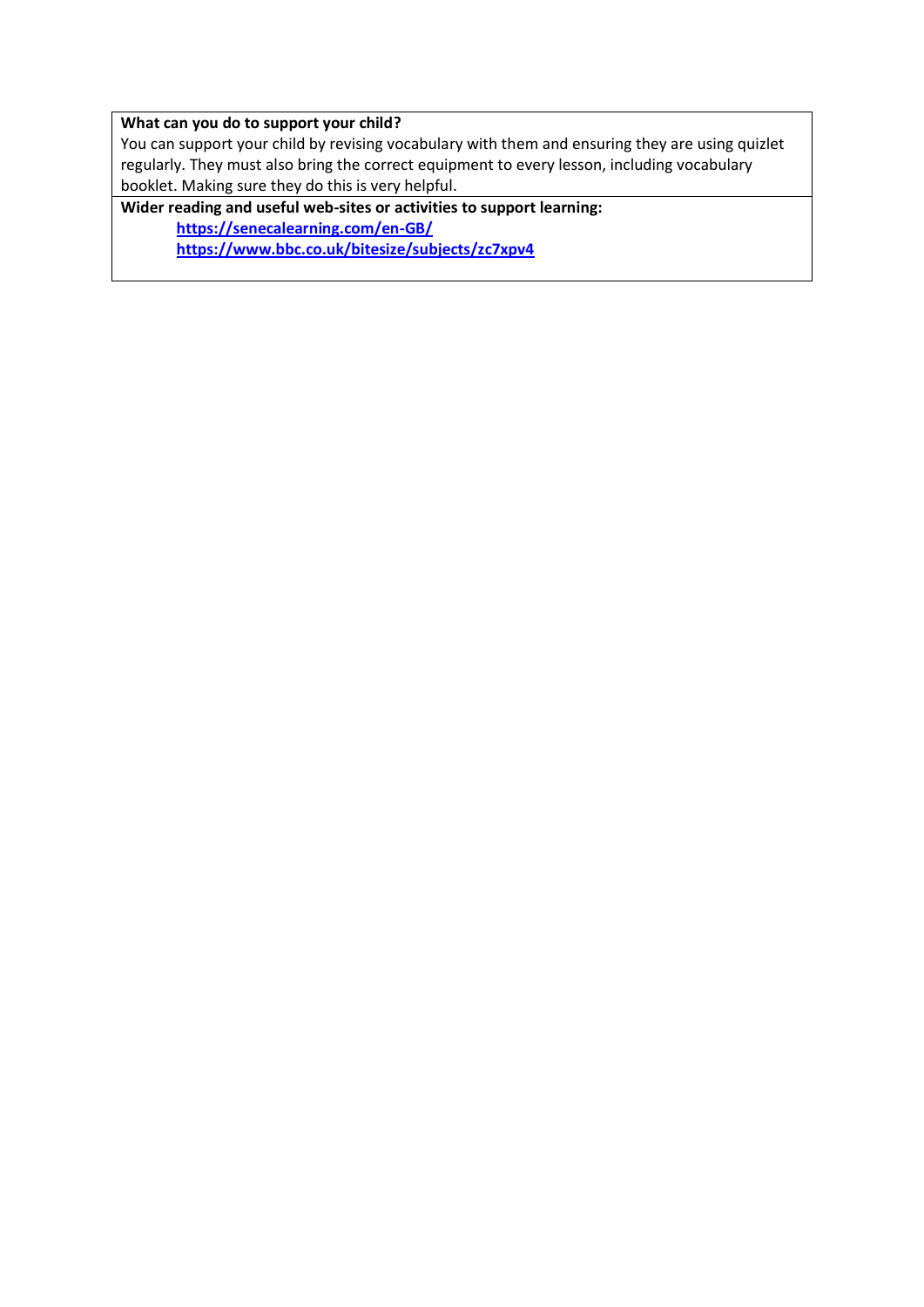## <span id="page-14-0"></span>**Year 8 German Curriculum**

**Staffing: Danielle Walker, Andrea Bauer, Nora Landaluce Subject/Faculty Leader: Andrea Bauer**

**Email[: a.bauer@sydenham.lewisham.sch.uk](mailto:a.bauer@sydenham.lewisham.sch.uk)**

**Subject Curriculum Intent** 

**In year 8, students already have a foundation for the German language. This year we cover different topics and build on previous knowledge. Students consolidate learning of grammatical focuses such as opinions, reasons, identifying and producing different tenses.**

| <b>Curriculum Content Overview:</b>                                                                                                                                                                                                                                                                                                                                                                                                                             |                                                                                                                                                                                                                                                                                                                                                              |                                                                                                                                                                                                                                                                                                                                                                                    |
|-----------------------------------------------------------------------------------------------------------------------------------------------------------------------------------------------------------------------------------------------------------------------------------------------------------------------------------------------------------------------------------------------------------------------------------------------------------------|--------------------------------------------------------------------------------------------------------------------------------------------------------------------------------------------------------------------------------------------------------------------------------------------------------------------------------------------------------------|------------------------------------------------------------------------------------------------------------------------------------------------------------------------------------------------------------------------------------------------------------------------------------------------------------------------------------------------------------------------------------|
| Autumn Term 1:<br>Talking about what<br>$\bullet$<br>you did on holiday in<br>the past tense<br>Travel, tourism<br>$\bullet$<br>Weather<br>$\bullet$<br>Combining present<br>and past tenses<br>Reading an interview<br>Autumn Term 2:<br>Talking about cinema<br>and film<br>Talking about<br>٠<br>television programmes<br>you watch<br>Giving opinions and<br>reasons, using<br>adjectives<br>Talking about reading<br>preferences<br>Discussing screen time | Spring Term 1:<br>Talking about typical<br>breakfasts<br>Food<br><b>Drink</b><br>Eating out at a<br>restaurant<br>Discussing tradition<br>German food<br>Understanding and<br>using a recipe<br>Spring Term 2:<br>Understanding rules<br>Discussing daily<br>routine<br>Using reflexive and<br>separable verbs<br>Giving directions<br>Describing a festival | Summer Term 1:<br>Describing an activity<br>$\bullet$<br>holiday<br>Learning about<br>destinations for a class<br>trip<br>Revision and<br>assessment<br>Summer Term 2:<br>Talking about clothes<br>and style<br>Talking about getting<br>$\bullet$<br>ready to go out<br>Talking about plans for<br>a date<br>Debating about school<br>uniform and discussing<br>its pros and cons |
| How will your child be assessed in the Summer Term?                                                                                                                                                                                                                                                                                                                                                                                                             |                                                                                                                                                                                                                                                                                                                                                              |                                                                                                                                                                                                                                                                                                                                                                                    |

There will be assessments in all four skills in class or for independent work.

**SummerTerm Assessment Revision Topics (students will be given detailed checklists):** 

**[http://quizlet.com](http://quizlet.com/) - all vocabulary lists for every topics can be found here. Your child will be added to a 'class' at the beginning of the year.**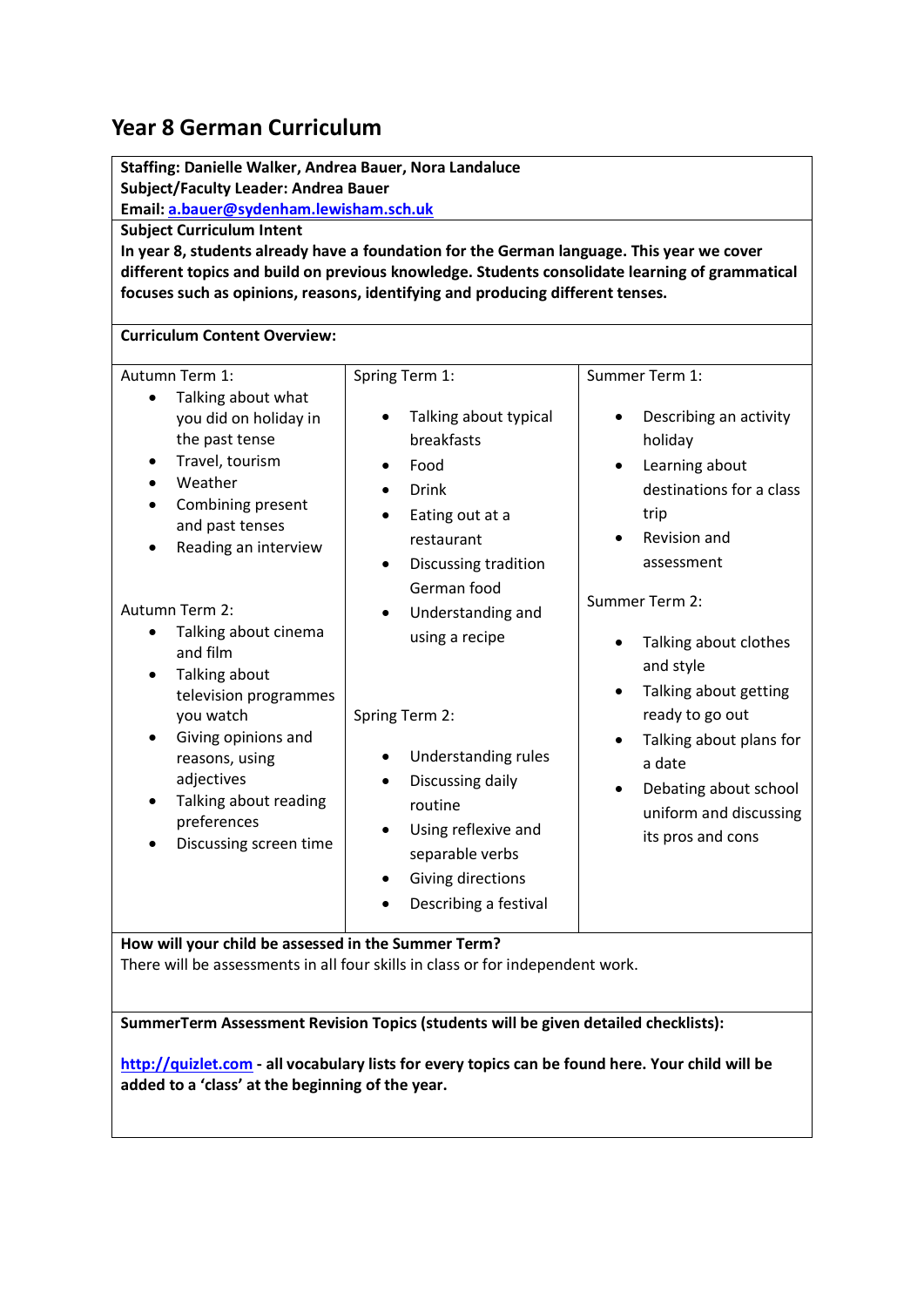#### **What can you do to support your child in German?**

You can support your child by revising vocabulary with them and ensuring they are using quizlet regularly. They must also bring the correct equipment to every lesson, including vocabulary booklet. Making sure they do this is very helpful.

**Wider reading and useful web-sites or activities to support learning: <https://senecalearning.com/en-GB/> <https://www.bbc.co.uk/bitesize/subjects/z8j2tfr>**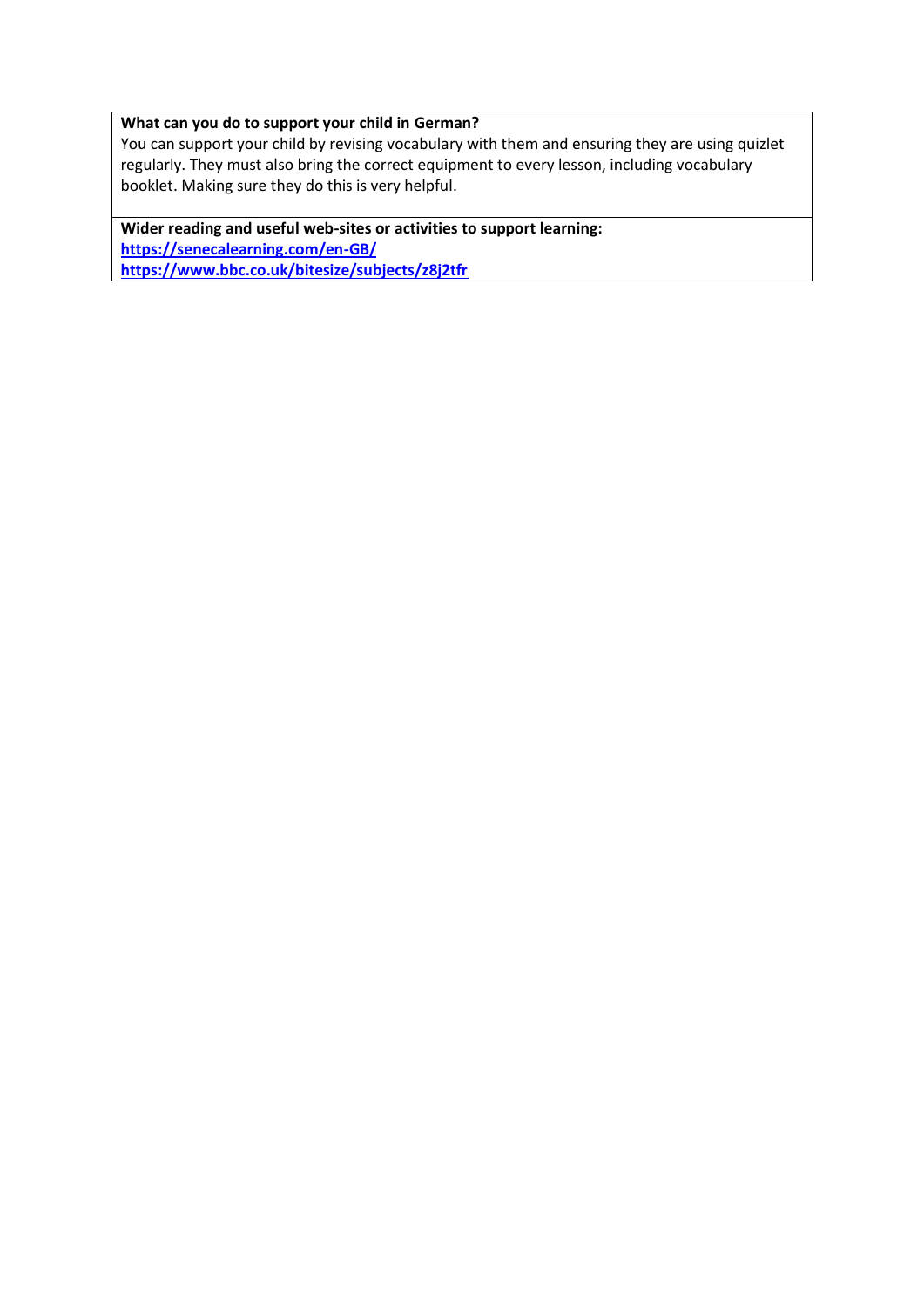## <span id="page-16-0"></span>**Year 8 Latin Curriculum**

## **Staffing: Ms Andrea Bauer Subject/Faculty Leader: Ms Andrea Bauer Email: a.bauer@sydenham.lewisham.sch.uk**

In year 8, students already have a foundation for the Latin language. This year we cover different topics and build on previous knowledge. Students consolidate learning of grammatical focuses such as cases and tenses.

## **Curriculum Content Overview:**

| Autumn Term 1:                    | Spring Term 1:                       | Summer Term 1:                      |
|-----------------------------------|--------------------------------------|-------------------------------------|
| Topic: cena                       |                                      |                                     |
| <b>Grammar Focus: Sentences</b>   | Topic: thermae                       | Topic: candidati                    |
| without subject<br>Autumn Term 2: | <b>Grammar Focus: Dative Case</b>    | <b>Grammar Focus:</b>               |
| Topic: gladiatores                | Spring Term 2:                       | Verbs with the Dative Case          |
| <b>Grammar Focus: Accusative</b>  | Topic: rhetor                        | Summer Term 2:                      |
| Plural                            | <b>Grammar Focus:</b> Conjugation    | Topic: Vesuvius                     |
|                                   | in Present, Perfect and<br>Imperfect | <b>Grammar Focus:</b> Consolidation |
|                                   |                                      | of the conjugation in Present,      |
|                                   |                                      | Perfect and Imperfect               |

**How will your child be assessed in the Summer Term?**

There will be assessments in vocabulary, translation or Grammar in class or for independent work.

**Summer Term Assessment Revision Topics (students will be given detailed checklists):**  All vocabulary lists for every topic can be found in Quizlet. Your child was added to a 'class' at the beginning of the year.

## **What can you do to support your child?**

You can support your child by revising vocabulary with them and ensuring they are using quizlet regularly. They must also bring the correct equipment to every lesson, including vocabulary booklet. Making sure they do this is very helpful.

**Wider reading and useful web-sites or activities to support learning:**

Practise vocabulary weekly!

<https://quizlet.com/join/grgGQBfyA>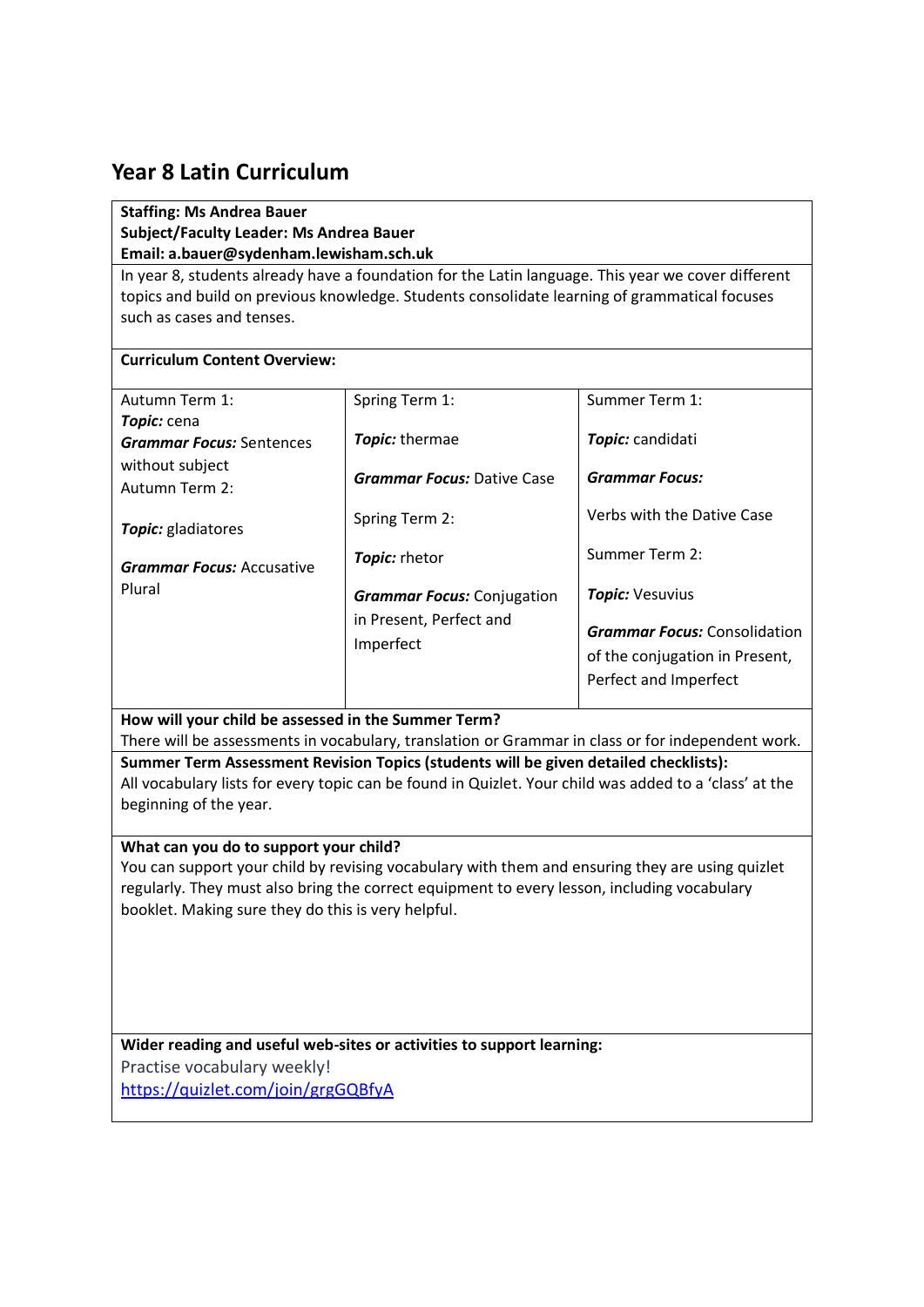## <span id="page-17-0"></span>**Year 8 PE Curriculum**

**Staffing: Cassain Chandler, Schakara Notice, Taylor Walker**

**Subject/Faculty Leader: Alice Fullilove**

**Email[: A.fullilove@sydenham.lewisham.sch.uk](mailto:A.fullilove@sydenham.lewisham.sch.uk)**

## **Subject Curriculum Intent**

In Year 8 Students will develop on the skills learnt in year 7, they will focus on developing transferable skills between sports. Students will be given the opportunity for regular competitive physical activity and sport

We aim to give students a strong practical knowledge base to enable them to be creative, confident and to perform to a high standard.

We also aim to foster a love for sport, with the intent that students will continue to lead a healthy active life.

| <b>Curriculum Content Overview:</b>                                                                                            |                                                                                                                                                                                                                     |                                                                                                                                                                                                                                                                              |
|--------------------------------------------------------------------------------------------------------------------------------|---------------------------------------------------------------------------------------------------------------------------------------------------------------------------------------------------------------------|------------------------------------------------------------------------------------------------------------------------------------------------------------------------------------------------------------------------------------------------------------------------------|
| Autumn Term 1/2: Basketball<br>Passing<br><b>Dribbling</b><br>Shooting<br>Attacking and<br>defending<br>Game play<br>Key rules | Spring Term 1/2: Trampolining<br>Health and safety rules<br>$\bullet$<br>Straight bounces<br>Shaped jumps<br>Twisting<br>Seat landings<br><b>Back landings</b><br><b>Front landings</b><br><b>Creating routines</b> | Summer Term 1: Athletics<br>Throwing-Javelin,<br>Discus, Shot Put<br>Jumping-Long Jump<br>$\bullet$<br>and High Jump<br>Track-<br>$\bullet$<br>100m,200m,800m and<br>relay<br>Summer Term 2: Cricket<br>Fielding<br><b>Batting</b><br><b>Bowling</b><br>Game play<br>Scoring |

**How will your child be assessed in the Summer Term?**

Students are assessed informally every lesson and formally at the end of term. The practical assessment and knowledge will be assessed through the use of the Head,Heart and Hands criteria.

Students are also assessed on their knowledge of skills, techniques and rules through a Microsoft Form at the end of each term.

**Summer Term Assessment Revision Topics (students will be given detailed checklists):**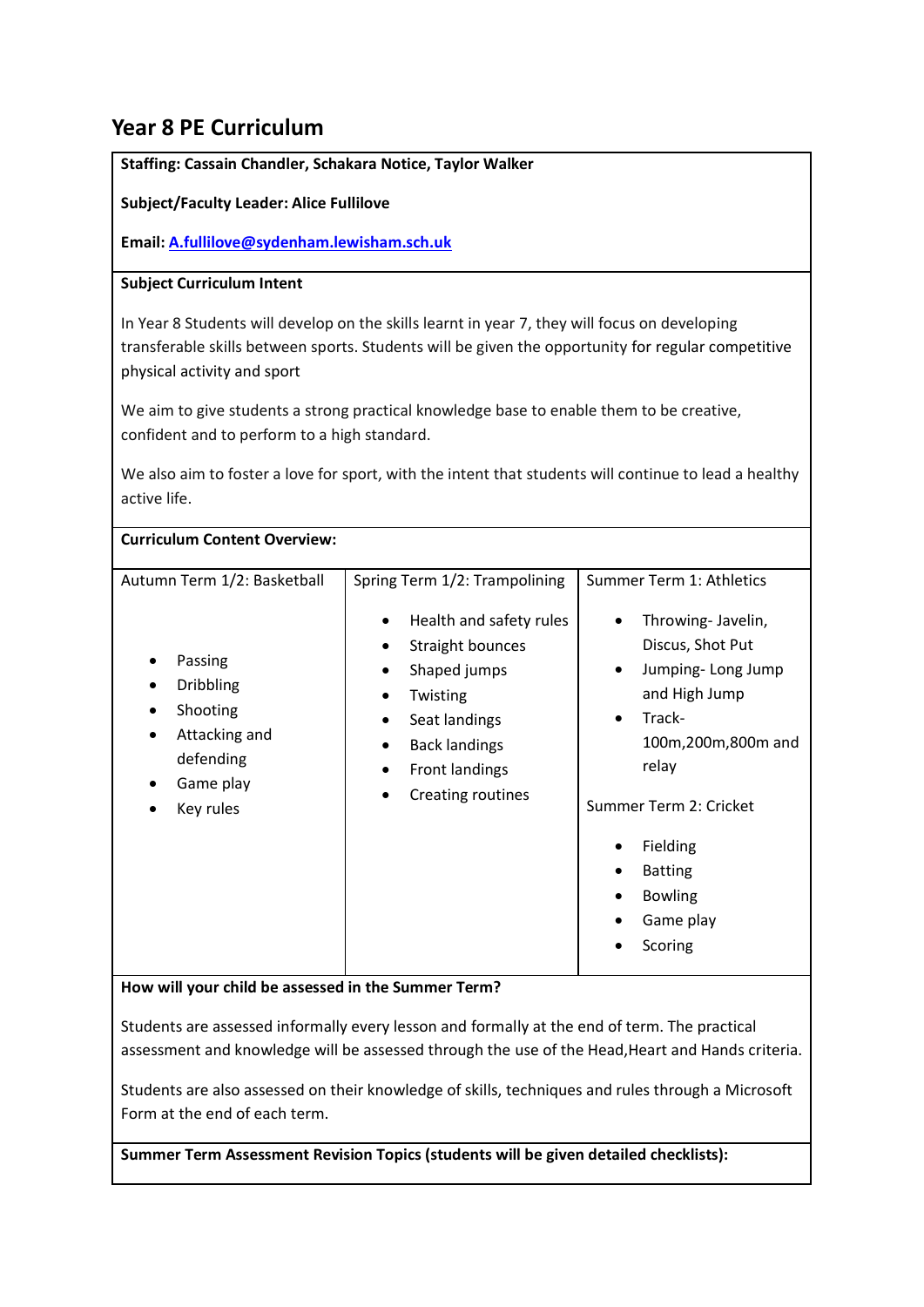Athletics and cricket

Students will be given Knowledge organisers to help with revision

## **What can you do to support your child in PE?**

- Encourage your child to attend extra-curricular clubs
- Support your child to carry out research into the rules of all sports covered in year 8
- Engage with homework
- Encourage your child to take part in a chosen sport outside of school
- Encourage your child to watch Sport on TV

**Wider reading and useful web-sites or activities to support learning:**

**BBC Teach- [KS3 Physical Education](https://www.bbc.co.uk/teach/ks3-physical-education/zrqp47h)**

**[Youth Sport Trust](https://www.youthsporttrust.org/resources/coronavirus-support/secondary-ks3-pe-activities)**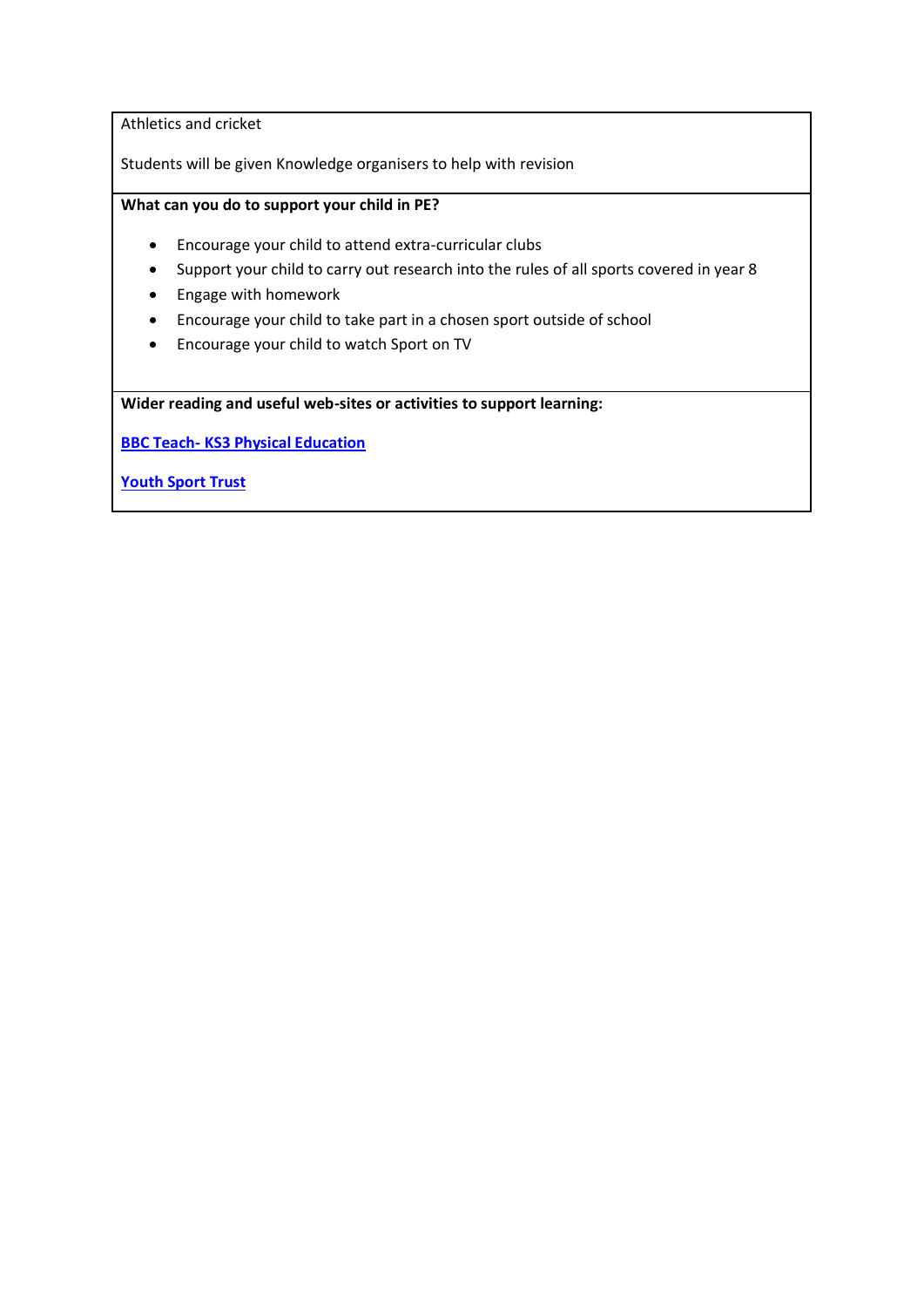## <span id="page-19-0"></span>**Year 8 RE Curriculum**

**Staffing: Abigail Thirunavukarasu, Joe Mathers, Jessica Stoddart Subject/Faculty Leader: Abigail Thirunavukarasu** **Email:** [a.thirunavukarasu@sydenham.lewisham.sch.uk](mailto:a.thirunavukarasu@sydenham.lewisham.sch.uk) **Subject Curriculum Intent:** Throughout the Religious Education curriculum, we aim to develop integral skills which enable students to understand the society around them and how religion plays a major part within the

communities in which they live in. As we well as looking at religion we have tried to stretch critical thinking by introducing philosophy and ethics; through this, students will get pushed to think and question things, allowing understand the importance of not taking things at face value. We aim to ensure that students are enabled with key skills such as critical thinking, evaluating, extended writing and interpretation of sources. We believe that this will act as a foundation for their learning within RE and will allow them to flourish as well-informed theologians within Sydenham.

Students will be looking at a range of different religions and topics which will allow them to understand the diverse nature of religion, philosophy and ethics and how it could affect individual choices.

Through the study of religion, students are encouraged to think critically, and it provides them with the ability to evaluate logical arguments and present these in a variety of formats. The subject encourages students to develop as individuals as it gives them the opportunity to work out what they believe in and question why they do.

Wherever you work or live, religion plays a part in people's lives, by giving students the opportunity to study the subject, we empower them by giving the skills to evaluate and analyse the strengths and weaknesses on conflicting matters.

| <b>Curriculum Content Overview:</b>                                                                  |                                                                                      |                              |
|------------------------------------------------------------------------------------------------------|--------------------------------------------------------------------------------------|------------------------------|
| Autumn Term 1: Buddhism                                                                              | Spring Term 1: Women within                                                          | Summer Term 1:               |
|                                                                                                      | Religion                                                                             | Ethics/Philosophy            |
| Autumn Term 2: Islam                                                                                 | Spring Term 2: Women within                                                          | Summer Term 2: Spirited Arts |
|                                                                                                      | Religion and Ethics/Philosophy                                                       |                              |
| How will your child be assessed in the Summer Term?                                                  |                                                                                      |                              |
|                                                                                                      | 2 part assessment: part 1 – keywords and knowledge, part 2 – extended writing        |                              |
|                                                                                                      | Summer Term Assessment Revision Topics (students will be given detailed checklists): |                              |
| <b>Ethics and Philosophy</b>                                                                         |                                                                                      |                              |
| What can you do to support your child in RE?                                                         |                                                                                      |                              |
| Engage with retrieval homework                                                                       |                                                                                      |                              |
| $\bullet$                                                                                            | Quizzes to ensure that students understand vocabulary                                |                              |
| $\bullet$                                                                                            | Encourage your child to read widely; as RE is a written subject, reading will help.  |                              |
| Encourage students to engage with news, so that they are exposed to religion within the<br>$\bullet$ |                                                                                      |                              |

- community
- Have discussions about the content learnt so students can understand the different views on certain topics

#### **Wider reading and useful web-sites or activities to support learning:**

- [KS3 Religious Studies -](https://www.bbc.co.uk/bitesize/subjects/zh3rkqt) BBC Bitesize
- [KS3 RE Quizzes | Learning and Teaching Year 7, Year 8 and Year 9 \(educationquizzes.com\)](https://www.educationquizzes.com/ks3/religious-education/)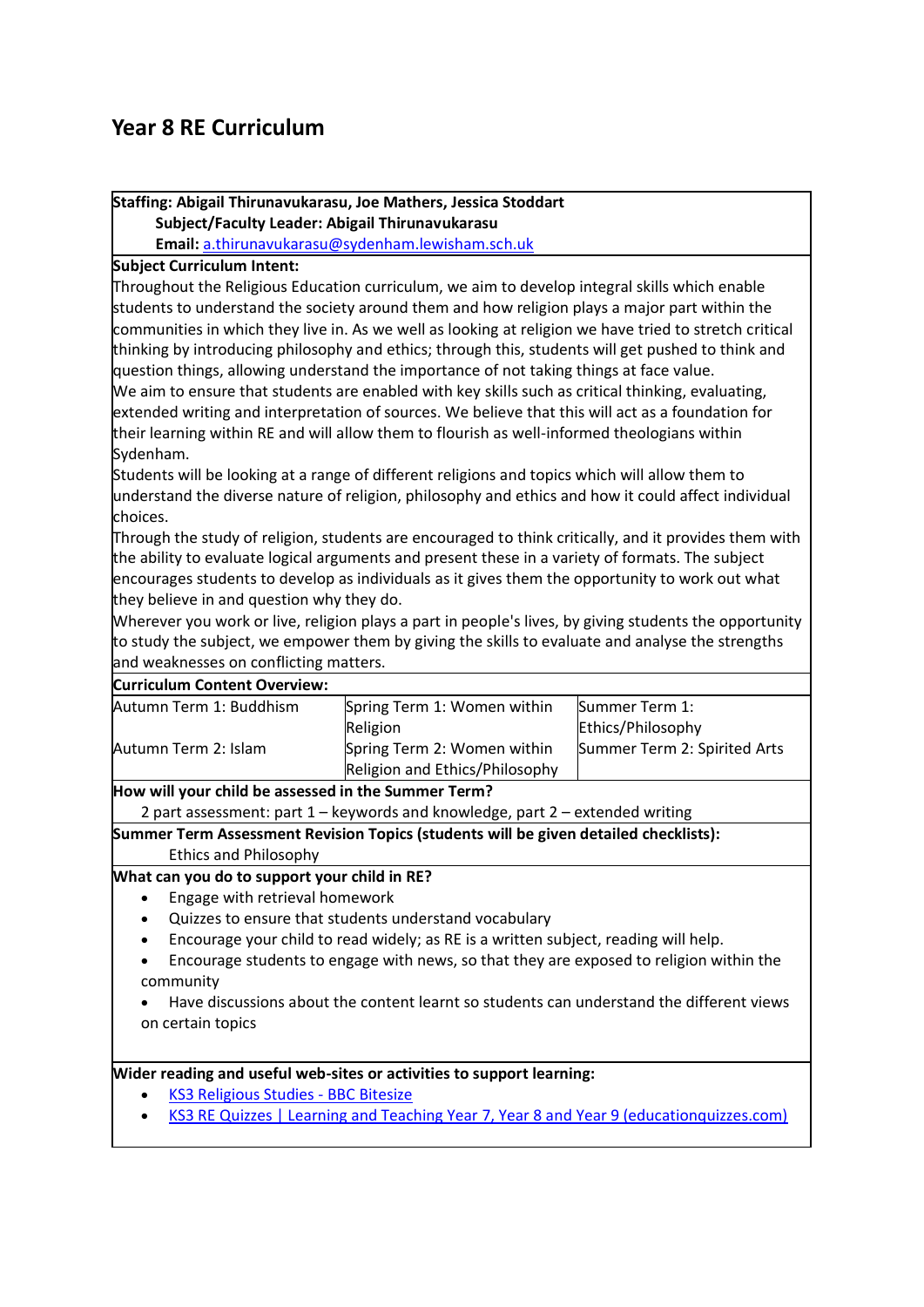## <span id="page-20-0"></span>**Year 8 PSHE Curriculum**

## **Staffing: Fay Nkrumah, H. Virgo-Furrs, Marie Sylvester, Deborah Gostling Subject/Faculty Leader: H . Virgo-Furrs**

**Email[: h.virgo-furrs@sydenham.lewisham.sch.uk](mailto:h.virgo-furrs@sydenham.lewisham.sch.uk)**

## **Subject Curriculum Intent**

The PSHE curriculum intent is to provide a safe environment where our students develop their confidence, sense of responsibility and resilience when faced with challenge. To deliver a curriculum which is accessible to all and that will maximize the outcomes for every child. Our PSHE curriculum equips students with relevant and meaningful content, which is supported through a strong emphasis on emotional literacy, nurturing mental and physical health. We further enable through curriculum the development of students' respect, acceptance, and celebration of the diversity of modern society. It helps them to understand how they are developing personally and socially, and tackles many of the moral, social, and cultural issues that are part of growing up. Our students will have a more in-depth understanding of the importance of relationships, health, and well-being, connecting to the wider world and the impact this has on their everyday lives.

We develop High Performance Learners by teaching students how to use meta-cognition in a wide range of thinking approaches and transfer knowledge from one circumstance to another.They show concern for society in their ability to empathize with those less fortunate, to show and respect diversity as a key part of our society. To work collaboratively, to listen to the views of others and show willingness to work in teams

| <b>Curriculum Content Overview:</b> |                   |                           |
|-------------------------------------|-------------------|---------------------------|
| Autumn Term 1:                      | Spring Term 1:    | Summer Term 1:            |
| <b>Emotional Wellbeing</b>          | Discrimination    | Identity and relationship |
| Autumn Term 2:                      | Spring Term 2:    | Summer Term 2:            |
| Human Rights                        | Drugs and Alcohol | Digital Literacy          |
|                                     |                   |                           |

## **How will your child be assessed in the Summer Term? Project**

**Summer Term Assessment Revision Topics (students will be given detailed checklists): No formal Assessment**

## **What can you do to support your child?**

- Engage with homework.
- Quizzes to ensure that students understand vocabulary.
- Encourage your child to engage in life skills e.g., Internet safety, human rights and managing relationships.
- Encourage students to engage with news, so that they are exposed to topical social issues in the community

**Wider reading and useful web-sites or activities to support learning:** [KS3 PSHE and Citizenship -](https://www.bbc.co.uk/bitesize/subjects/ztvg9j6) BBC Bitesize [KS3 PSHE, Relationships and Sex Education, and Health Education -](https://www.bbc.co.uk/teach/ks3-pshe-modern-studies/zdt3jhv) BBC Teach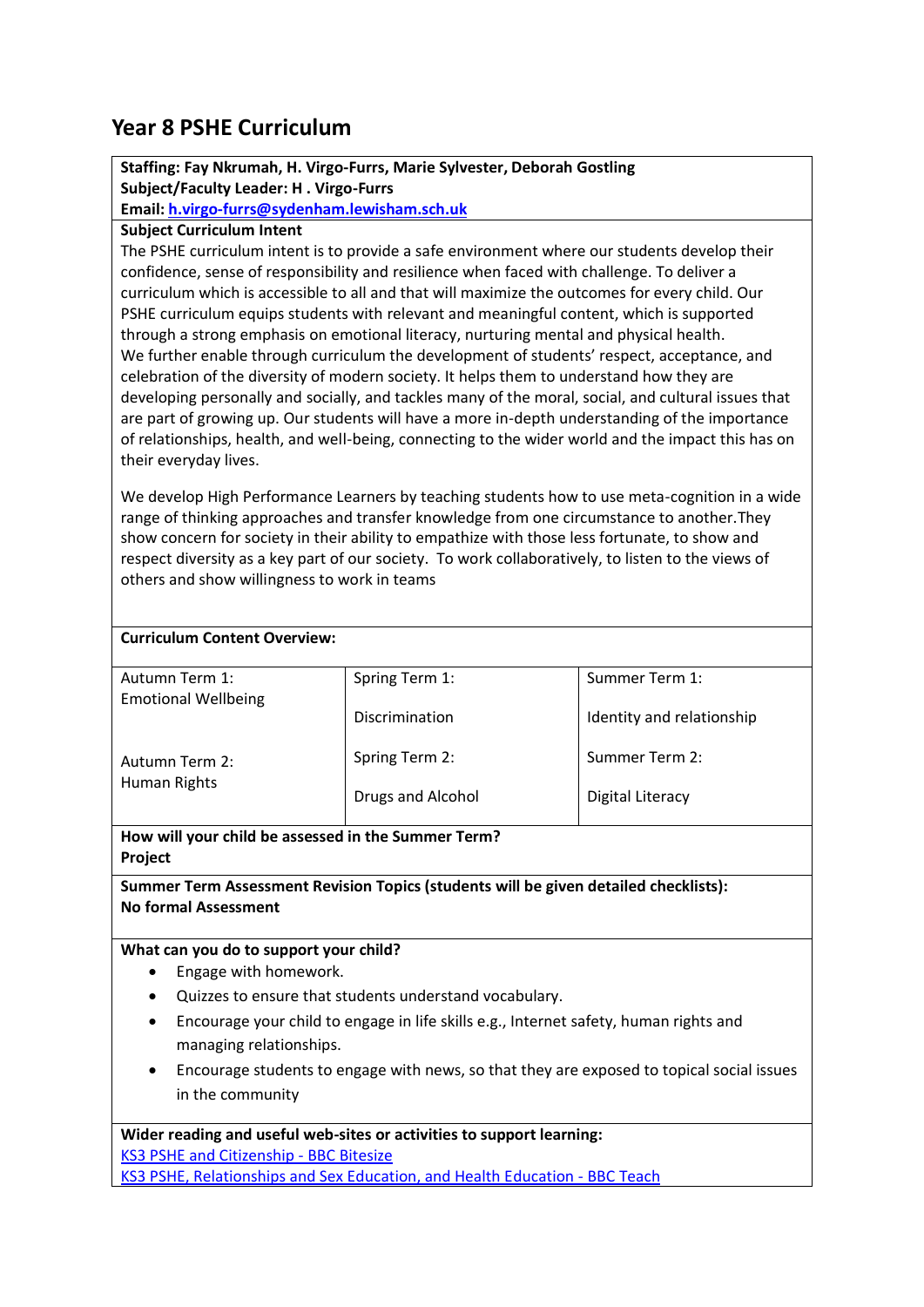## <span id="page-21-0"></span>**Year 8 Drama Curriculum**

## **Staffing: Maylene Catchpole and Sian Morrison Subject/Faculty Leader: Maylene Catchpole Email: m.catchpole@sydenham.lewisham.sch.uk**

## **Subject Curriculum Intent**

At Sydenham School the drama curriculum aims to engage and nurture a passion for drama and the arts focusing on exploration, creation and analysis. We at Sydenham look at a range of key dramatic conventions and genres helping students explore a variety of extracts looking at how meaning is created. Work is both practical and analytical giving students the opportunity to perform as well as become theatre critics using key drama vocabulary. Over the course of Year 8 students will further extend their knowledge of theatre as an art form through a series of collaborative tasks exploring a range of dramatic mediums looking at genre and style focusing on performer and design pathways.

| <b>Curriculum Content Overview:</b>                                                                                                                                                                                                                                                                |                                                                                                                                                                                                                                                                                                        |                                                                                                                                                                                                                                                                                 |  |
|----------------------------------------------------------------------------------------------------------------------------------------------------------------------------------------------------------------------------------------------------------------------------------------------------|--------------------------------------------------------------------------------------------------------------------------------------------------------------------------------------------------------------------------------------------------------------------------------------------------------|---------------------------------------------------------------------------------------------------------------------------------------------------------------------------------------------------------------------------------------------------------------------------------|--|
| <b>Autumn Term 1:</b><br>Dramatic styles and<br>conventions.<br>Recapping key terms<br>$\bullet$<br>and exploring ways of<br>using physicality in<br>performance.<br><b>Autumn Term 2:</b><br>Commedia Dell' Arte -<br>Comedy as a genre.<br>$\bullet$<br><b>Historical and social</b><br>context. | <b>Spring Term 1</b><br>Creating Tension -<br>Using Hamlet as a play<br>text to explore<br>performance end<br>design options specific<br>to an extract of text.<br><b>Spring Term 2:</b><br><b>Fantasy and Reality</b><br>using text to explore<br>ideas of non-<br>naturalistic<br>performance styles | <b>Summer Term 1:</b><br><b>Greek Theatre</b><br>looking at historical<br>context and the use of<br>chorus work in<br>performance<br><b>Summer Term 2:</b><br>Devising-<br>Working<br>$\bullet$<br>collaboratively in small<br>groups to create a<br>short performance<br>piece |  |
| How will your child be assessed in the Summer Term?<br>$\bullet$<br>knowledge through use of key terminology.                                                                                                                                                                                      | Students are assessed informally by their teacher throughout the term looking and key<br>skills of collaboration, vocal and physical skills in performance as well as drama                                                                                                                            |                                                                                                                                                                                                                                                                                 |  |

• **Formal assessments will take place focused on performance skills and** 

**Summer Term Assessment Revision Topics (students will be given detailed checklists):** 

• Greek Theatre terminology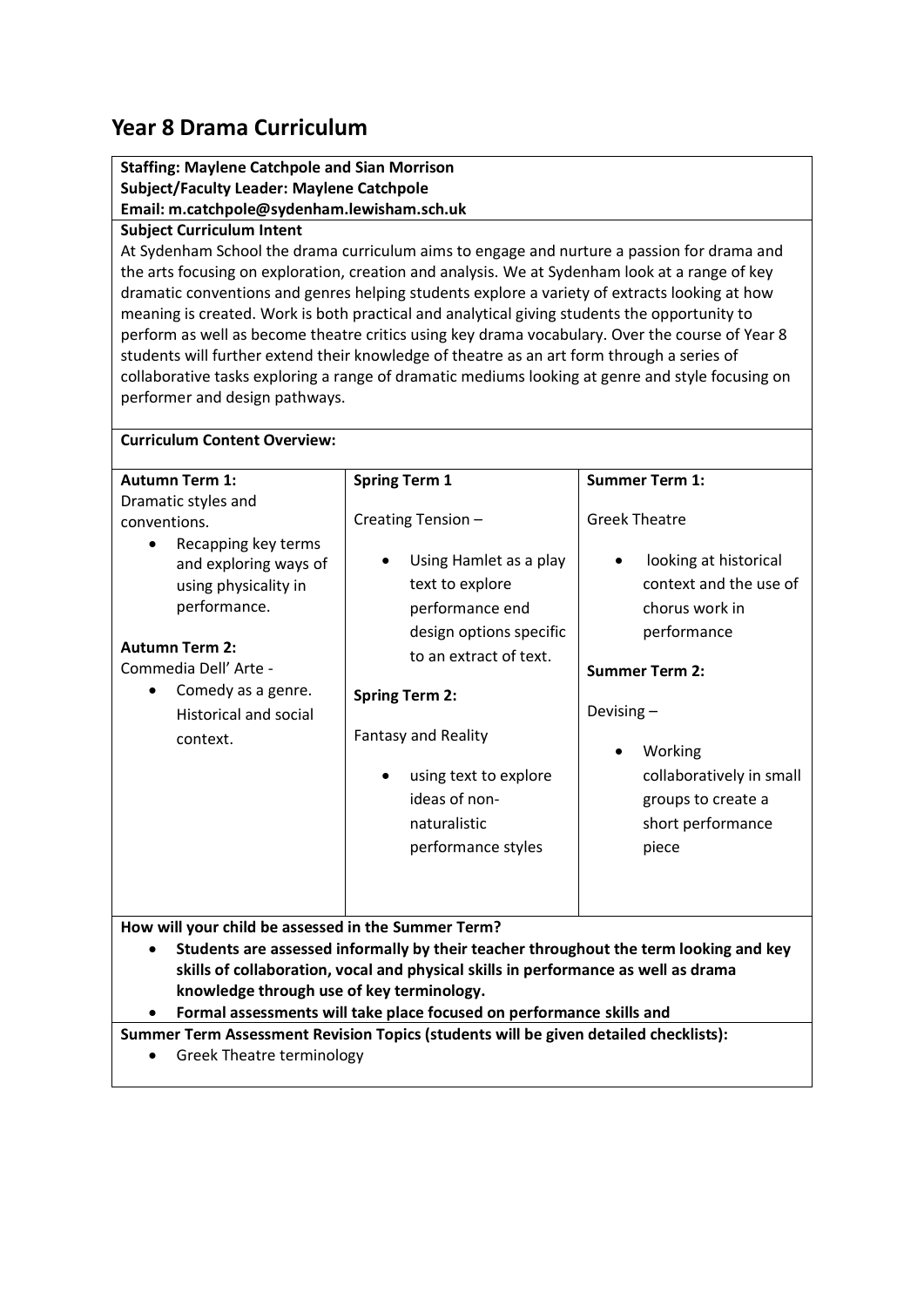#### **What can you do to support your child in drama?**

- Support your child by asking them about their drama learning
- Encourage your child to practice learning lines at home where appropriate
- Engage with homework tasks via classcharts
- Encourage your child to join extra Curricula or Enrichment Activities open to year 8 students
- Facilitate your child to visit the theatre or watch filmed theatre performances online (The school have a subscription to Digital Theatre plus -see link below)
- Encourage your child to read a wide range of books including play texts (this helps with their imagination and creativity as well as their understanding of genre)

**Wider reading and useful web-sites or activities to support learning: Digital Theatr[e www.edu.digitaltheatreplus.org](http://www.edu.digitaltheatreplus.org/) BBC bitesize drama** [GCSE Drama -](https://www.bbc.co.uk/bitesize/examspecs/zkvm2sg) Edexcel - BBC Bitesize Hamlet- William Shakespeare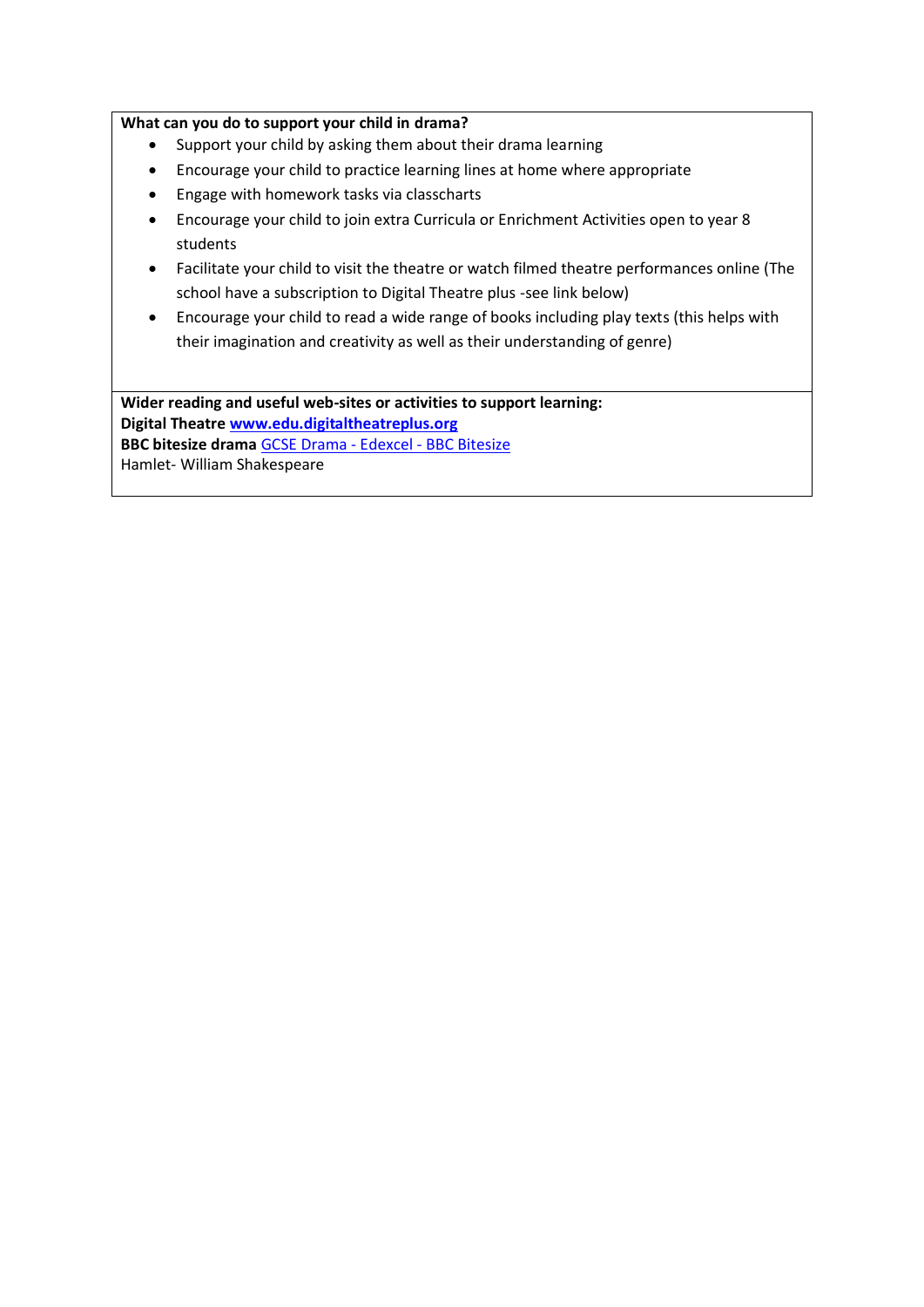## <span id="page-23-0"></span>**Year 8 Dance Curriculum**

**Staffing: A.Hemstead T. Walker Subject/Faculty Leader: A.Hemstead / Email: A.Hemstead@sydenham.lewisham.sch.uk Subject Curriculum Intent:** 

In year 8, students already have a foundation for learning dance. This year we cover a diverse range of Dance styles, and we aim to further develop creative, performance and evaluation skills.

We develop group work skills. Students observe each other working and are encouraged to think critically and offer feedback using Dance vocabulary.

We aim to give students a strong practical knowledge base to enable students to achieve academically. Above all we aim to foster a love of Dance, which could lead to the continuation of Dance study at KS4, 5 and beyond.

#### **Curriculum Content Overview:**

| Autumn Term 1:                 | Spring Term 1: Rock and Roll          | Summer Term 1:                           |
|--------------------------------|---------------------------------------|------------------------------------------|
| <b>Contemporary Dance</b>      |                                       | <b>Musical Theatre</b>                   |
| Autumn Term 2:<br>Indian Dance | Spring Term 2: Chance<br>Choreography | Summer Term 2:<br><b>Musical Theatre</b> |

#### **How will your child be assessed in the Summer Term?**

Students are assessed in every lesson informally and formally every half term. Students are assessed on their choreographic, performance and evaluation skills.

**Summer Term Assessment Revision Topics (students will be given detailed checklists):**  Students will engage in Deliberate Practice based on class work.

#### **What can you do to support your child in Dance?**

- Support your child to carry out research into the dances studied
- Encourage your child to practice class work dances at home
- Engage with homework and meet deadlines
- Encourage your child to join Curriculum Enrichment Activities
- Facilitate your child to visit the theatre or watch filmed dance performance

#### **Wider reading and useful web-sites or activities to support learning:**

Students should carry out independent research into the Dance styles studied and deliberate practice of classwork prior to the following lesson to help develop movement memory, accuracy and performance skills.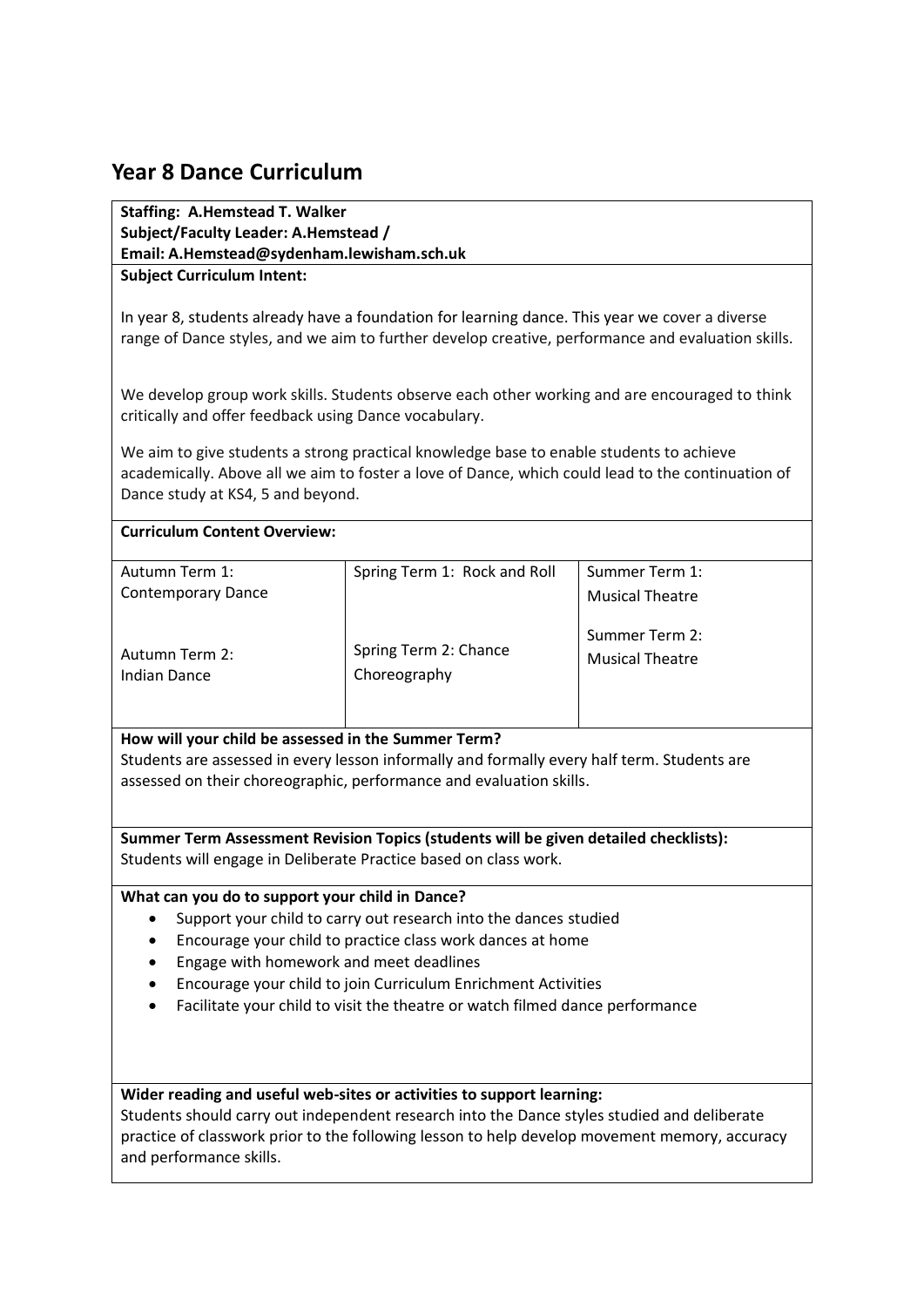## <span id="page-24-0"></span>**Year 8 Music Curriculum**

**Staffing:** J.Mather and A.Akkari **Subject/Faculty Leader:** A.akkari **Email:** a.akkari@sydenham.lewisham.sch.uk

## **Subject Curriculum Intent**

The KS3 music curriculum will build students understanding of a wide range of musical styles through an exploration of music from different genres and cultures. The curriculum will introduce students to the skills of listening, performing and composing, building knowledge and understanding of how music communicates. Students will learn how to create and perform music both as individuals and collaboratively, enabling them to learn how to express themselves effectively through the art form.

Students will develop their vocal and/or instrumental fluency, accuracy and expressiveness; and understand musical structures, styles, genres and traditions, identifying the expressive use of musical dimensions. They will learn to listen with increasing discrimination and awareness to inform their practice as musicians. They will be encouraged to use technologies appropriately and appreciate and understand a wide range of musical contexts and styles.

Through all of KS3 students will build the foundation skills that will support students during the GCSE course.

## **Curriculum Content Overview:**

| <b>Autumn Term 1:</b>                                                                                                  | <b>Spring Term 1:</b>          | <b>Summer Term 1:</b>                  |
|------------------------------------------------------------------------------------------------------------------------|--------------------------------|----------------------------------------|
| The Blues                                                                                                              | Latin American Music           | Pop Music                              |
| Development of performance<br>and improvisation skills within<br>the historical and cultural<br>context of Blues music | Development of large and       | Development of                         |
|                                                                                                                        | smaller group ensemble skills  | understanding and knowledge            |
|                                                                                                                        | in performing, arranging and   | about pop music through                |
| <b>Autumn Term 2:</b>                                                                                                  | improvising with the cultural  | performance and song-writing           |
|                                                                                                                        | context of Latin American      | <b>Summer Term 2:</b>                  |
| Reggae                                                                                                                 | Music                          | Composition                            |
| Development of                                                                                                         | <b>Spring Term 2:</b>          | Students apply the knowledge           |
| understanding and use of                                                                                               | <b>Music Technology</b>        | and understanding gained to            |
| musical elements in                                                                                                    | Music Technology project       | composition and group<br>performances. |
| performing and listening                                                                                               | developing skills in composing |                                        |
|                                                                                                                        | to a set brief using audio and |                                        |
|                                                                                                                        | MIDI sequencing                |                                        |

**How will your child be assessed in the Summer Term?** Students will be assessed through a listening examination and through their final composition project.

**Summer Term Assessment Revision Topics (students will be given detailed checklists):**  Key concepts of listening, composing and performing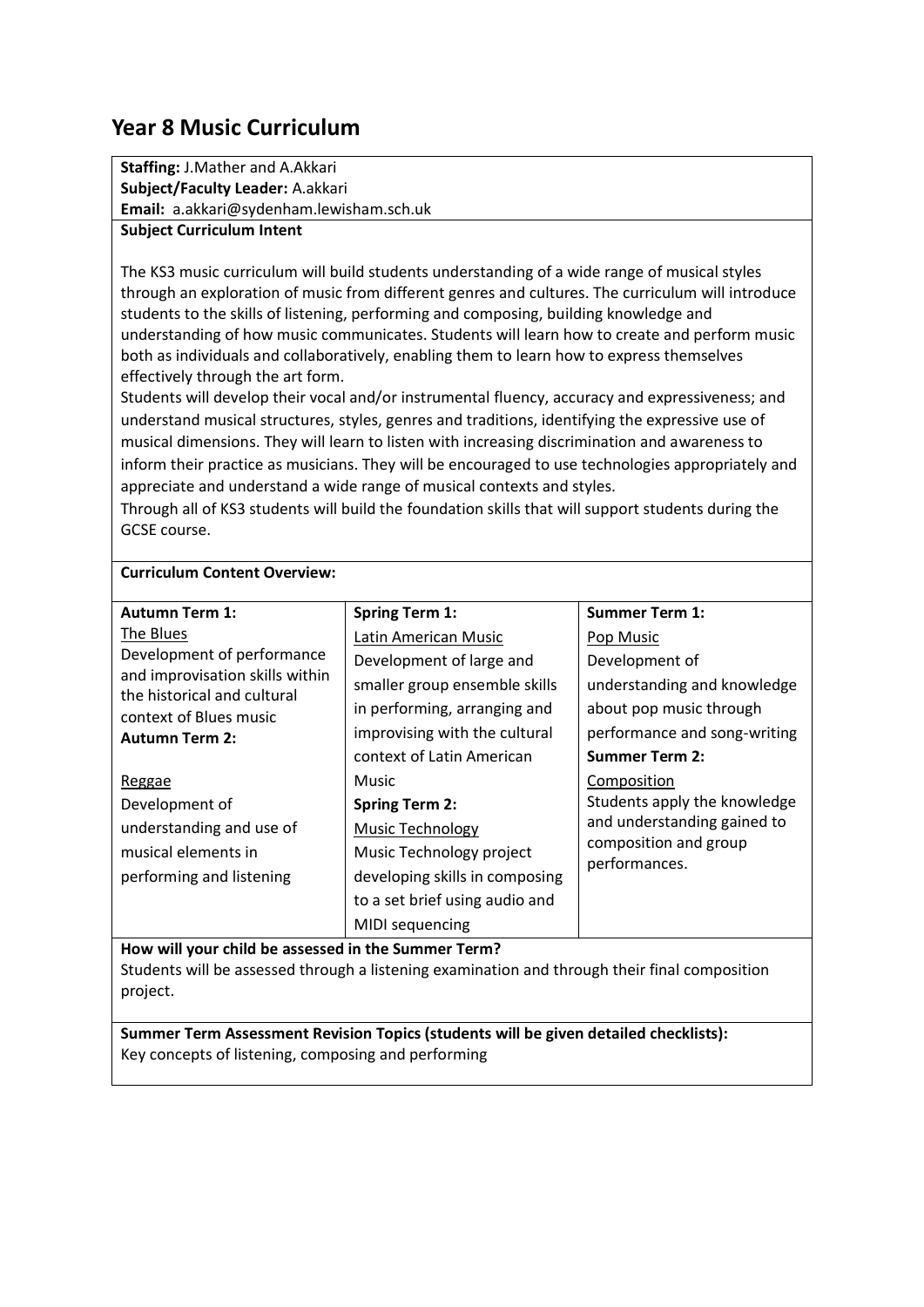#### **What can you do to support your child in Music?**

Provide opportunities for your child to listen to music and talk to them about the musical instruments and elements they hear. Ask them to talk to you about how it makes them feel and what it is in the music that does that.

Encourage your child to look into more examples of the music we are studying at this time and to explore how the same or different musical elements are present in each piece.

**Wider reading and useful web-sites or activities to support learning: BBC Bitesize KSs3 Music:**

[Composing music -](https://www.bbc.co.uk/bitesize/topics/z3dqhyc) KS3 Music - BBC Bitesize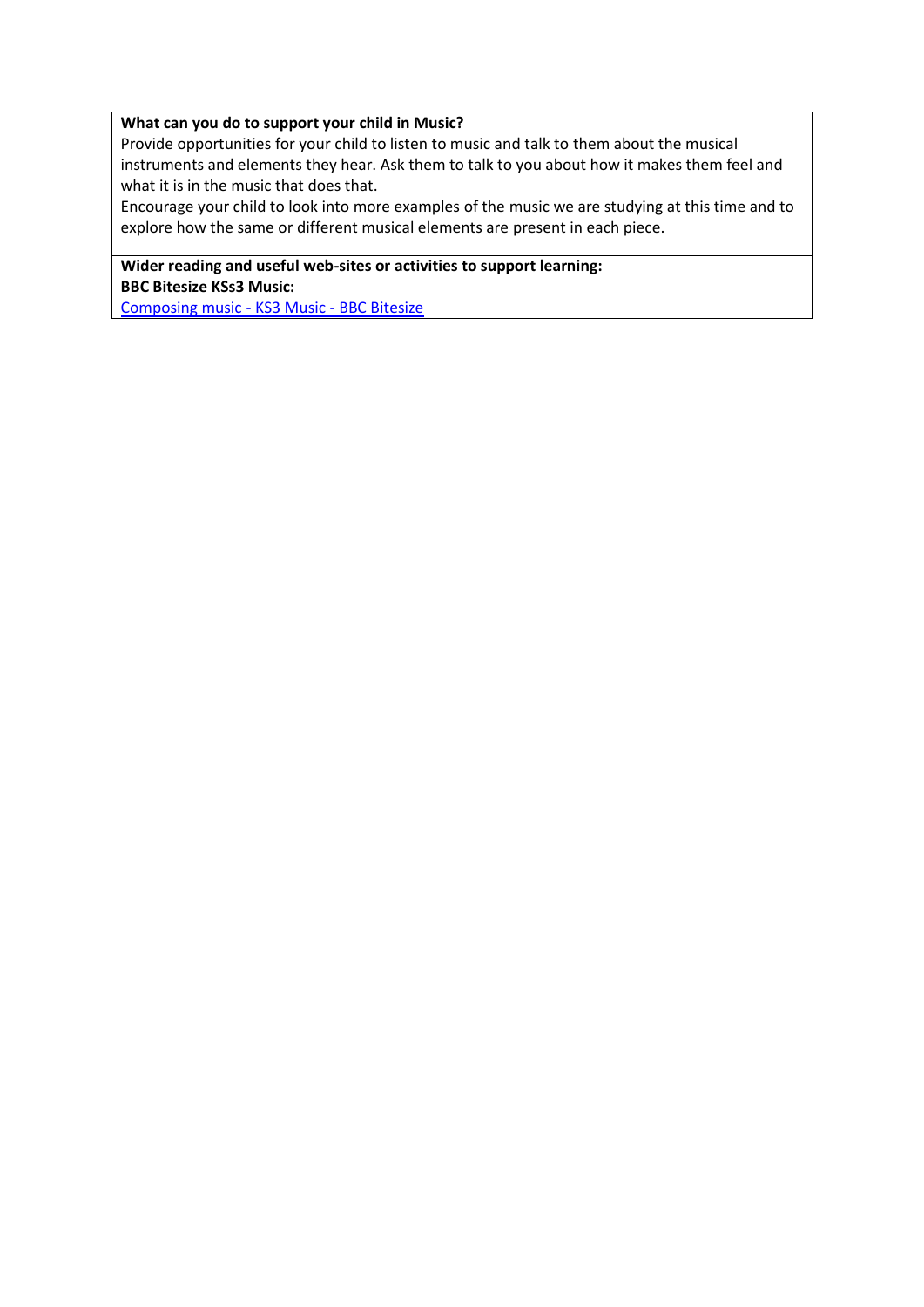## <span id="page-26-0"></span>**Year 8 Computer Science Curriculum**

**Staffing: M. Warner, R. Shah Subject/Faculty Leader: M. Warner Email[: m.warner@sydenham.lewisham.sch.uk](mailto:m.warner@sydenham.lewisham.sch.uk)**

**Subject Curriculum Intent:** To develop students as effective digital citizens, computer programmers, computational thinkers, and problem solvers.

#### **Curriculum Content Overview:**

Autumn Term:

Spring Term:

HTML & CSS

App Development

Summer Term:

Computer Crime

# **How will your child be assessed in the Summer Term?**

An online multiple-choice test in lesson

**Summer Term Assessment Revision Topics (students will be given detailed checklists):**  Computational Thinking – decomposition, pattern recognition, abstraction, algorithm HTML & CSS – website evaluation, webpage structure, tag codes, key terms App Development – types of apps, app interface, key terms

## **What can you do to support your child in Computer Science?**

- Monitor engagement and completion of classwork in OneNote (online exercise book)
- Ensure completion of all set homework
- Encourage independent completion of work missed due to absence

## **Wider reading and useful web-sites or activities to support learning:**

BBC Bitesize – [KS3 Computer Science](https://www.bbc.co.uk/bitesize/subjects/zvc9q6f)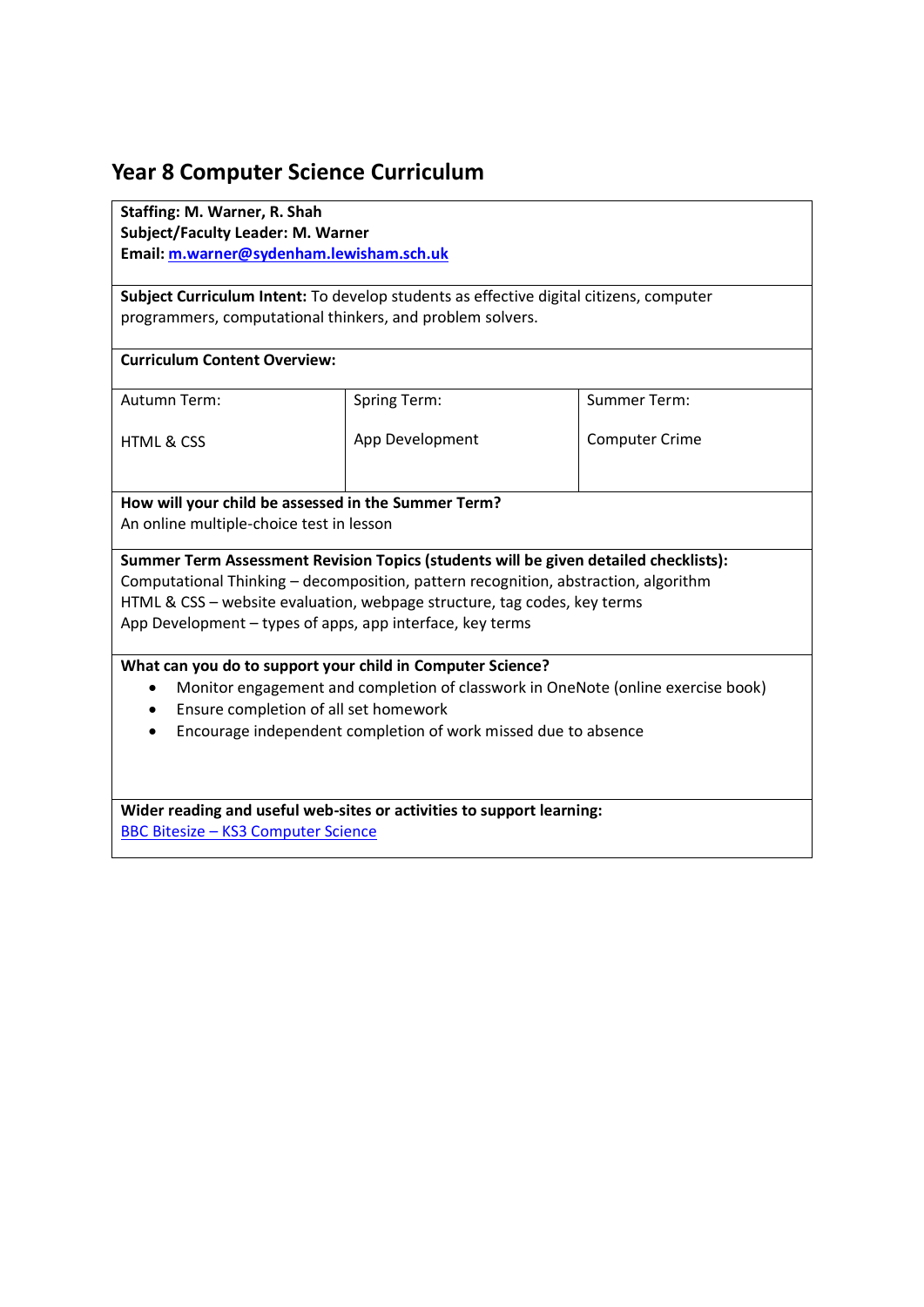## <span id="page-27-0"></span>**Year 8 Design and Technology Curriculum**

**Staffing:** A.Winters, A.Thompson, C.Forbes, D.Bima

**Faculty Leader:** A.Winters

**Email:** [a.winters@sydenham.lewisham.sch.uk](mailto:a.winters@sydenham.lewisham.sch.uk)

**Subject Curriculum Intent** Students have the opportunity to discover their interests and talents through creative designing, planning and focused practical activities. They develop an awareness and appreciation of design and designers and what has inspired them. They build confidence and resilience through deliberate practice and solving problems for themselves and clients. They gain knowledge and understanding in how their choices affect themselves, their communities and the wider world.

**Curriculum Content Overview:** Each year, **a**ll students will study all three DT subjects outlined below for one term but not necessarily in this order. For example, Autumn: Food. Spring: Product Design. Summer: Textiles.

| <b>Food Studies rotation</b>                                                                                                                                                                                                                                                                                                                                                                                                                                                                                                           | <b>Product design rotation</b>                                                                                                                                                                                                                                                                                                                                                                              | <b>Textiles rotation</b>                                                                                                                                                                                                                                                                                                                                                                                                      |
|----------------------------------------------------------------------------------------------------------------------------------------------------------------------------------------------------------------------------------------------------------------------------------------------------------------------------------------------------------------------------------------------------------------------------------------------------------------------------------------------------------------------------------------|-------------------------------------------------------------------------------------------------------------------------------------------------------------------------------------------------------------------------------------------------------------------------------------------------------------------------------------------------------------------------------------------------------------|-------------------------------------------------------------------------------------------------------------------------------------------------------------------------------------------------------------------------------------------------------------------------------------------------------------------------------------------------------------------------------------------------------------------------------|
| Subject leader: A. Thompson                                                                                                                                                                                                                                                                                                                                                                                                                                                                                                            | Subject leader: D.Bima                                                                                                                                                                                                                                                                                                                                                                                      | Subject leader: A. Winters                                                                                                                                                                                                                                                                                                                                                                                                    |
| Food Studies aims to instil a<br>love of cooking in students<br>and understand how to apply<br>the principles of nutrition and<br>healthy eating. Students will<br>learn how to cook a repertoire<br>of predominantly savoury<br>dishes so that they are able to<br>feed themselves and others<br>affordably and well, now and<br>in later life. They will develop<br>and become competent in a<br>range of cooking techniques<br>and understand the source,<br>seasonality and characteristics<br>of a broad range of<br>ingredients. | <b>Students on Product Design</b><br>learn how to work safely and<br>effectively with machines and<br>tools to create an electronic<br>and wooden mood-light to<br>take home at the end of the<br>project. There are some<br>design activities to stimulate<br>creative design and sketching<br>skills. Learning about the<br>social and environmental<br>impact of products is<br>embedded in the project. | Students learn how to design<br>and make a tie-dye skirt with a<br>bias-bound casing for elastic and<br>optional applique detail.<br>Students develop greater<br>accuracy and finish in their work.<br>Students research a chosen<br>theme and use this to inspire the<br>pattern/motifs which will be<br>applied to their skirt. They<br>explore the impact of dying on<br>the environment and look into<br>fashion history. |
|                                                                                                                                                                                                                                                                                                                                                                                                                                                                                                                                        |                                                                                                                                                                                                                                                                                                                                                                                                             |                                                                                                                                                                                                                                                                                                                                                                                                                               |

**How will your child be assessed?** In each DT subject students will be given verbal feedback during lesson time on all practical activities undertaken. Their final product will be formally assessed. They will sit a short end of year theory test, in June, which will contain nine questions, three for each DT subject studied.

## **Assessment Revision Topics for end of year test:**

**Food:** Principles of nutrition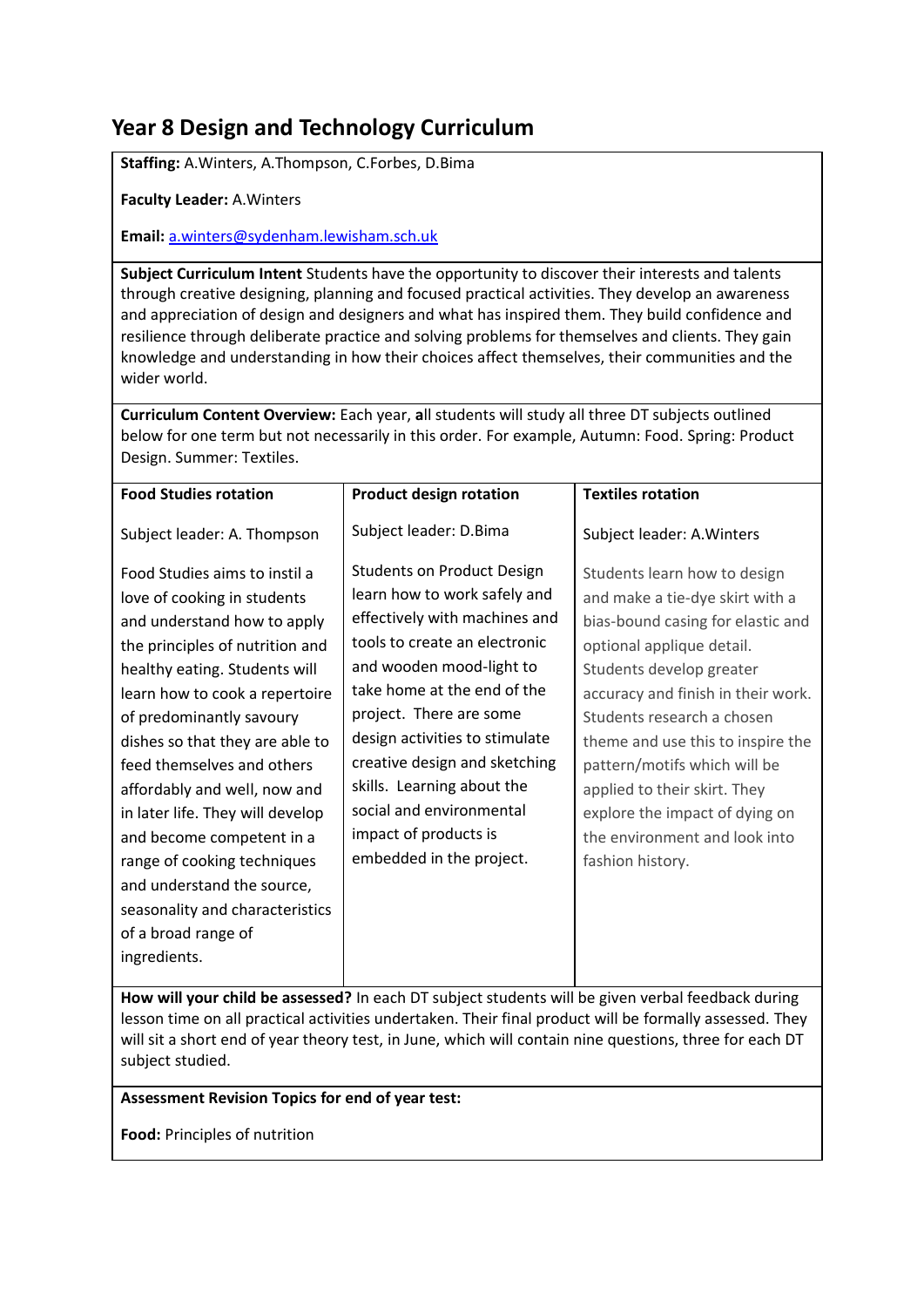**Product Design:** Generating design ideas, Making techniques, Product analysis, packaging, sketching

**Textiles:** Materials and the environment, Generating Design Ideas, Making techniques.

## **What can you do to support your child in DT?**

Talk with them about their projects. Ask them to recall what the project is and describe what they are designing and making. Ask who it is for, what it will do, what it will be made from and why?

#### **Wider reading and useful web-sites or activities to support learning:**

BBC bitesize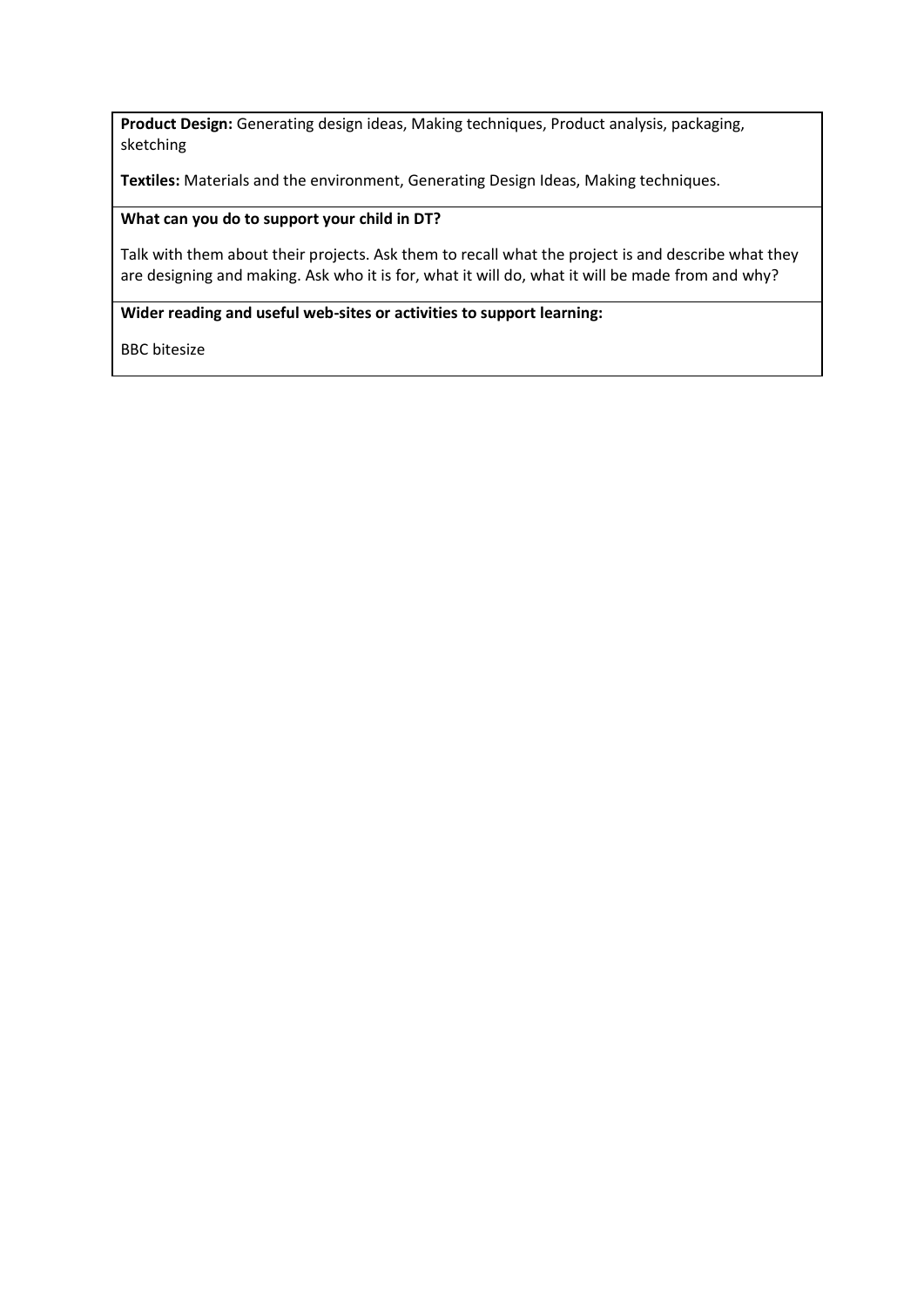## <span id="page-29-0"></span>**Year 8 Art Curriculum**

**Staffing: Stephanie Bailey, Martin Edwards, Louisa Griffiths, Kate Slipper Subject/Faculty Leader: Caia Henderson Email[: c.henderson@sydenham.lewisham.sch.uk](mailto:c.henderson@sydenham.lewisham.sch.uk)**

## **Subject Curriculum Intent**

**The Key Stage 3 Visual Arts curriculum will build students critical thinking through exciting thematic projects. They will introduce students to the specifics of art materials and techniques to build an understanding of value, form and depth to draw, paint and make what they see accurately and skillfully. Through all of Key Stage 3 students will build the foundation skills that will support students during the GCSE course.**

| <b>Curriculum Content Overview: Art</b>             |                              |                                 |  |
|-----------------------------------------------------|------------------------------|---------------------------------|--|
| <b>Autumn Term 1:</b>                               | <b>Spring Term 1:</b>        | <b>Summer Term 1:</b>           |  |
| Research and planning for                           |                              |                                 |  |
| illustration drawing.                               | Women of the World project.  | Figure sculpture across time    |  |
| -One and two point                                  | How women artists challenged | and culture. Contextual studies |  |
| perspective drawing.                                | Patriarchal attitudes and    | about artist Niki de saint      |  |
| -Horniman museum research                           | inequality between the sexes | Phalle. Clay figure sculpture.  |  |
| -Arts of the world, in particular<br>Benin bronzes. | through their art work.      |                                 |  |
| -Badaude illustrations and                          |                              |                                 |  |
| understanding their work.                           |                              | <b>Summer Term 2:</b>           |  |
|                                                     |                              |                                 |  |
| <b>Autumn Term 2:</b>                               | <b>Spring Term 2:</b>        | Design and paint clay           |  |
| Developing illustration through                     | Magazine cover design art    | sculpture.                      |  |
| pen skills.                                         | outcome.                     |                                 |  |
|                                                     |                              |                                 |  |
|                                                     |                              |                                 |  |

**How will your child be assessed in the Summer Term?**

Students will consider a wide range of women artists and respond to their ideas. Their skills in design, arrangement and collage will be developed. Students will create a portrait collage outcome.

**Summer Term Assessment Revision Topics (students will be given detailed checklists):** 

Students should continue to practice and develop their drawing skills. And to work with 3D materials including clay if they have some.

## **What can you do to support your child in Art?**

Provide opportunities and give support for your child to complete homework quietly and use the revision tasks above.